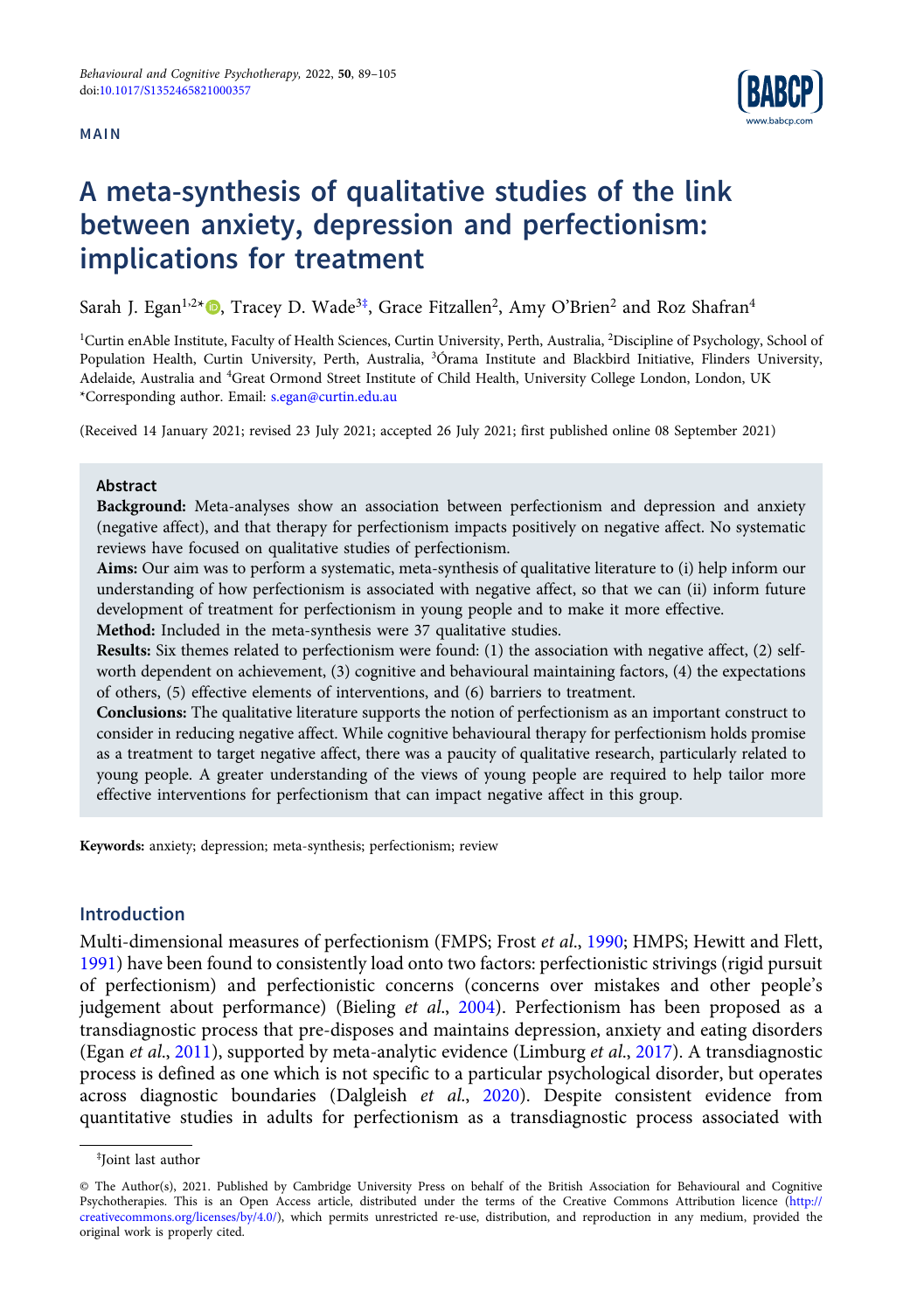anxiety and depression, no studies to date have performed a synthesis of qualitative literature in perfectionism with a focus on young people. It is important to understand the role of transdiagnostic processes, such as perfectionism, and the perspectives of young people in order to inform early intervention for anxiety and depression (Bennett *et al.*, [2021](#page-14-0)).

## The efficacy of cognitive behavioural therapy for perfectionism

Clinical perfectionism is defined as self-worth based on striving to achieve high standards despite adverse consequences (Shafran et al., [2002](#page-16-0)). Cognitive behavioural therapy (CBT) for perfectionism (see Egan et al., [2014](#page-14-0); Shafran et al., [2018](#page-16-0)) addresses the maintaining processes (i.e. factors that keep perfectionism going), outlined in the cognitive behavioural model of clinical perfectionism (Shafran et al., [2002\)](#page-16-0). CBT for perfectionism has been demonstrated to result in significant moderate between-group differences to comparison conditions in perfectionism (perfectionistic strivings,  $g = 0.48$ ; perfectionistic concerns,  $g = 0.55$ ), depression  $(g = 0.62)$  and anxiety  $(g = .49)$  (Suh *et al.*, [2019\)](#page-16-0). An earlier meta-analysis that also included open trials also demonstrated efficacy for CBT for perfectionism with large within-group effect sizes for perfectionism (e.g. perfectionistic strivings  $g = 0.79$ ; perfectionistic concerns  $g = 1.32$ ), but medium effects for anxiety ( $g = 0.52$ ) and depression ( $g = 0.64$ ) (Lloyd *et al.*, [2015\)](#page-15-0). This result was replicated in a subset of intervention studies that included disordered eating (Robinson and Wade, [2020](#page-15-0)), for both between- and within-group effect sizes. This raises the question of whether CBT for perfectionism has less impact on anxiety and depression than perfectionism, and if the treatment could be made more effective. Furthermore, while there is some evidence for the efficacy of CBT for perfectionism in young people (e.g. Shu et al., [2019](#page-16-0)), most studies have focused on adults. One way that the treatment development could be informed in young people is to consider qualitative studies.

## The value of qualitative studies and meta-synthesis

Qualitative studies are vital to the in-depth understanding of concepts, relationships and experiences (Fossey et al.,  $2002$ ) that can inform treatment development. Qualitative studies are important to consider in perfectionism as they can assist in understanding the impact of perfectionism from a young person's perspective, and how perfectionism is associated with anxiety and depression. There have been a number of qualitative studies of perfectionism in high school and University students (e.g. Ashby et al., [2012](#page-14-0); Neumeister, [2004](#page-15-0)a; Neumeister, [2004b](#page-15-0); Neumeister, [2004c](#page-15-0); Neumeister, [2007\)](#page-15-0), and high performing athletes and musicians (e.g. Hill et al., [2015](#page-14-0)). Two qualitative studies in adults found themes supporting the model of clinical perfectionism (Shafran et al.,  $2002$ ), including continual striving to meet high standards despite negative effects, reacting with self-criticism to failure (Riley and Shafran, [2005\)](#page-15-0), and re-setting standards higher following both success and failure (Egan et al., [2013\)](#page-14-0). Other qualitative studies have reported positive feedback from participants after CBT for perfectionism (Larsson et al., [2018,](#page-15-0) Rozental et al., [2020\)](#page-16-0).

Despite a number of qualitative studies examining perfectionism, there have been no metasyntheses of qualitative literature to date. Meta-synthesis involves a synthesis of a number of qualitative studies by translating findings into thematic statements, and building themes and categories that go beyond the original qualitative studies (i.e. meta-summaries) (Ludvigsen et al., 2015). Advantages of meta-synthesis are managing the amount of information that is generated across qualitative studies and stimulating debate (Ludvigsen et al., 2015). The authors performing the meta-synthesis are viewed as 'third-order interpreters' of the participants' experiences ('first-order interpreters') and qualitative study authors views ('second-order interpreters') (Ludvigsen et al., 2015). A meta-synthesis of the link between perfectionism, anxiety and depression in qualitative study may be helpful to inform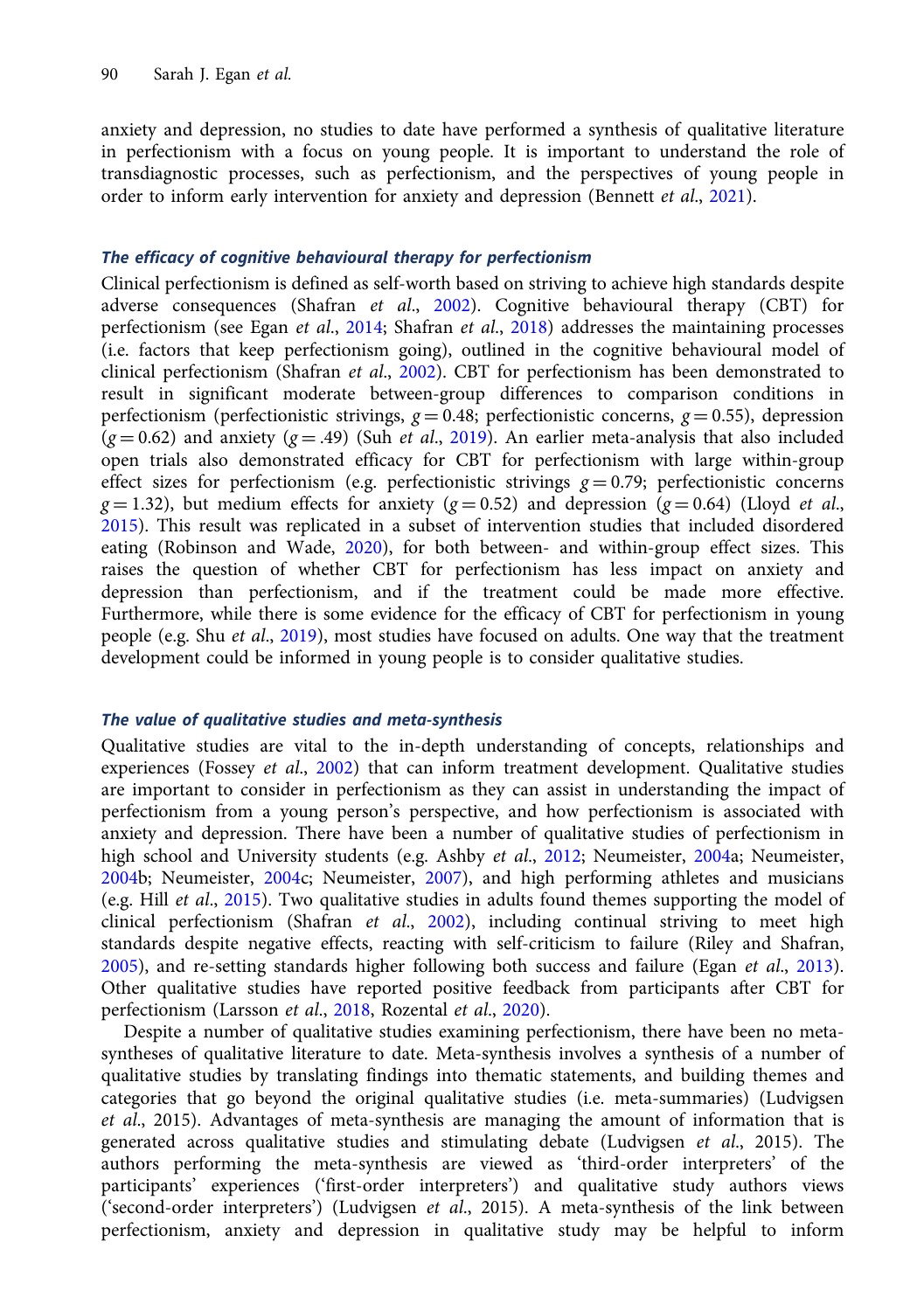understanding and treatment of perfectionism, particularly in young people where few studies have examined CBT for perfectionism.

## Why young people are important to consider in a review of perfectionism

It is well recognised that anxiety and depression typically onset in young people, and the onset of depression in adolescence has a robust and lasting association with adult functioning (Copeland et al., [2021\)](#page-14-0). Despite this, the views of adolescents and young people are often under-represented in research (Bennett et al., [2021\)](#page-14-0). Given recent meta-analytic evidence that perfectionism is increasing over time (Curran and Hill, [2019](#page-14-0)), it is important to consider how young people view the role of perfectionism with respect to anxiety and depression in order to improve treatment. The vast majority of studies of treatment of perfectionism, however, have been conducted in adults, therefore understanding the views of young people from qualitative research may help inform future treatment approaches.

#### Aims of the present study

The aims of this review were to conduct a systematic meta-synthesis of qualitative research on perfectionism in order to: (i) help inform our understanding of how perfectionism is associated with negative affect, so that we can (ii) inform future development of treatment for perfectionism in young people, to improve efficacy.

## Method

## Literature search and study selection

The study protocol was registered on PROSPERO (Shamseer et al., [2015](#page-16-0)) in June 2020 (approval number CRD42020189170). A literature search was conducted by the primary reviewer (G.F.) in July 2020 across six electronic databases: PubMed/Medline, PsycINFO, Cumulative Index of Nursing and Allied Health Literature (CINAHL), Embase, Web of Science and ProQuest Education Database. Inclusion criteria were (1) qualitative study and (2) investigation of perfectionism and depression and/or anxiety. Search terms were decided by the senior authors (S.E., T.W., R.S.), and included an extensive range of terms in order to capture experiences of anxiety and depression as widely as possible. The base keywords and Boolean operators used in the search included: Perfection\* AND anxiety OR depression OR stress OR wellbeing OR well-being OR 'mental health' OR psychopathology OR 'obsessive-compulsive' OR 'obsessive compulsive' OR trauma OR 'post-traumatic stress' OR 'posttraumatic stress' OR 'psychological disorder' OR panic OR 'specific phobia' OR psychiatr\*. To ensure a comprehensive search, a supplementary search was conducted on PsycINFO using the search terms: perfectionism AND qualitative. Age was not restricted in the searches in order to be broad in our definition of young people (defined as 14–24 years of age; Wellcome Trust, [2020](#page-16-0)), we did not exclude any studies as the number of studies was relatively small and we wished to be as inclusive as possible. All database searches were restricted to peer-reviewed English language articles published between January 1980 and July 2020.

## Assessment of methodological quality

In line with PRISMA guidelines (Moher et al., [2009](#page-15-0); Shamseer et al., [2015](#page-16-0)), the methodological quality of included articles was assessed. The Consolidated Criteria for Reporting Qualitative Research (COREQ; Tong et al., [2007](#page-16-0)) rating scale was conducted by G.F. Quality ratings were discussed by authors; however, no studies were excluded due to low quality ratings scores, as per Sandelowski and Barroso's ([2006](#page-16-0)) recommendations.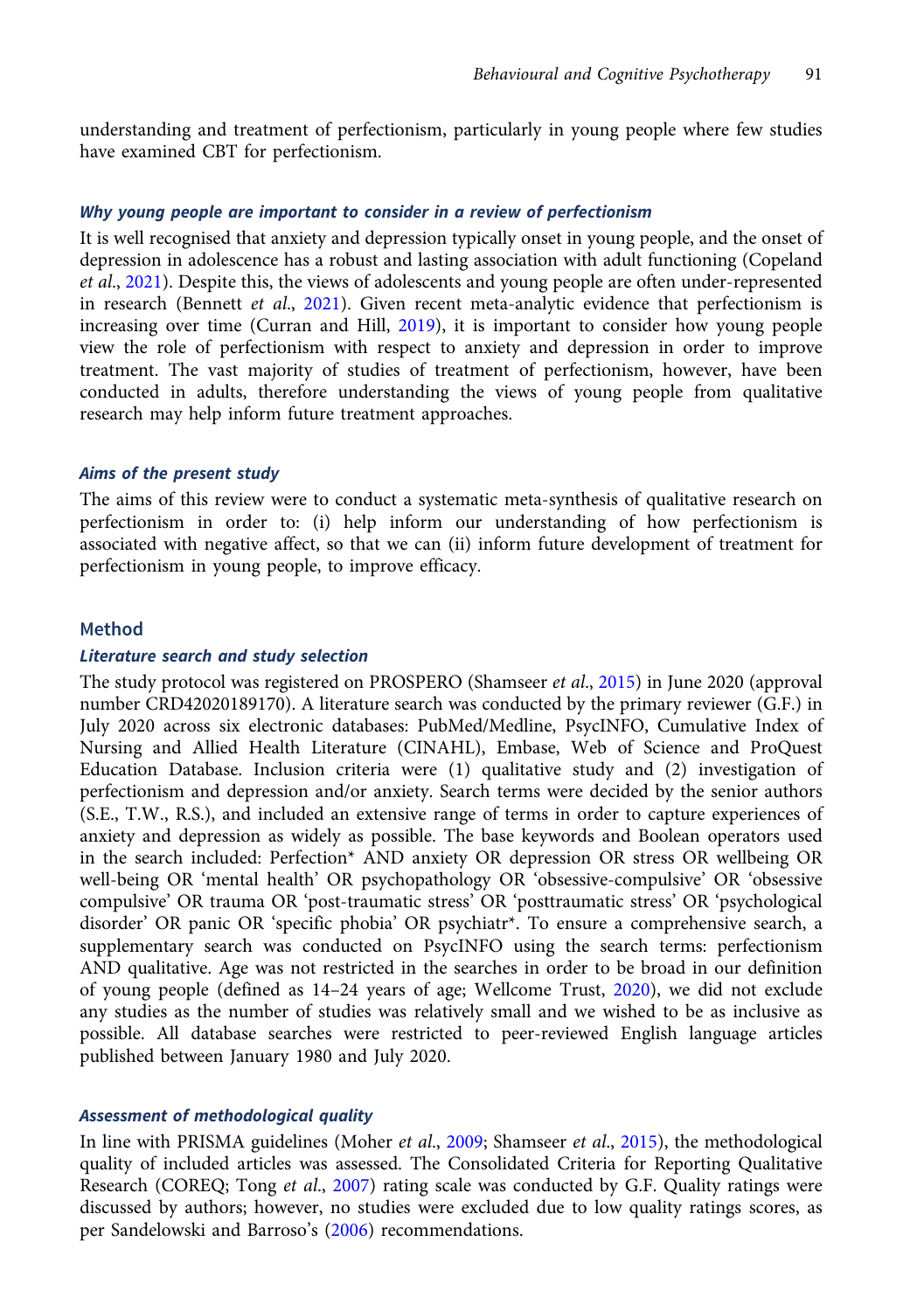# Data extraction and synthesis procedure

The data extraction was performed by the primary reviewer (G.F.). As previously described in meta-synthesis literature (Malterud, [2019](#page-15-0); Thomas and Harden, [2008](#page-16-0)), any information described by authors within the findings or results section of the paper was extracted for synthesis. Meta-synthesis was used for qualitative studies following established procedures (Lachal et al., [2015;](#page-15-0) Sandelowski and Barrosa, [2006\)](#page-16-0). Similar to Ludvigsen et al. (2015), we were 'third-order interpreters' and quotes were included from participants ('first-order interpreters') and observations by authors ('second-order' interpreters). However, following Sandelowski and Barroso's ([2006](#page-16-0)) recommendations, the first order experiences of participants were highlighted through focusing on extracting quotes from the qualitative studies. All studies were read by the reviewer in full for familiarisation with the literature. Themes were cumulatively established as the reviewer sequentially reviewed and extracted information from the studies including existing quotations. This process was repeated a second time to enable the refinement of themes that were developed from the first extraction cycle. The research team were consulted regularly throughout this process and themes discussed with senior authors (S.E., T.W., R.S.) until consensus was reached. Methodological and participant characteristics were extracted from each study pertaining to author name, country, qualitative approach, sample size, participant age and gender (Table [1\)](#page-4-0). Ethical approval was not required for the review.

## Results

### Study identification and inter-rater reliability

As seen in the PRISMA flowchart in Fig. [1,](#page-6-0) the comprehensive search yielded a total of 3659 individual results, and 100% of these initial articles were screened by abstract and title by G.F. A secondary reviewer (A.O'B.) screened 30% of the articles by abstract. This resulted in 204 studies, of which 100% were assessed for eligibility by full text by G.F., based on a coding manual to ensure consistency. The coding manual contained information on the inclusion and exclusion criteria to record in an Excel spreadsheet by each rater in order to judge the criteria for the study eligibility. Blind, independent ratings of a random selection of 30% of full-text articles was performed by the second reviewer (A.O'B.). Moderate inter-rater agreement was calculated using Cohen's kappa  $(k = .624, p < .001)$ , and the intraclass correlation coefficient (ICC = .529, 95% confidence interval: .102–7.53). In line with Watson *et al.* ([2016\)](#page-16-0), a  $\kappa$ -value of 0.81–0.99 indicated near perfect agreement. Despite the inter-rater agreement only being moderate, following independent review, the two raters met to discuss discrepancies which were resolved in whole ( $\kappa = 1.00, p<0.001;$  $ICC = 1.00$ ). On completion of full-text screening, 44 studies were identified as potentially relevant for the meta-synthesis and were reviewed by the research team. To further ensure consistency in rating and inclusion given the moderate inter-rater agreement, consensus was reached by T.W. and S.E., finding seven studies were not eligible based on inclusion criteria, leaving 37 eligible studies.

## Study characteristics

As seen in Table [1,](#page-4-0) 14 of the 37 included studies were conducted in the United States of America, eight in the United Kingdom, three in Canada, Australia and Sweden, and one in Switzerland, Cyprus, Chile, Denmark, South Africa and Germany. Among the included studies, authors used content analysis ( $n = 9$ ), thematic analysis ( $n = 6$ ), inductive data analysis ( $n = 5$ ), interpretative phenomenological analysis ( $n = 2$ ) and grounded theory ( $n = 2$ ). Framework analysis, the Tesch method, plan analysis, cross case analysis, descriptive analysis and mixed content/thematic analysis were evident once. Five of the included studies did not explicitly report the qualitative method that they used. The mean age of participants was 24 years, and 73.5% were female.

While some studies were specific qualitative studies of perfectionism, others identified were qualitative studies in other areas, for example understanding suicidal ideation, where significant themes of perfectionism were mentioned by participants. Studies were included if they were not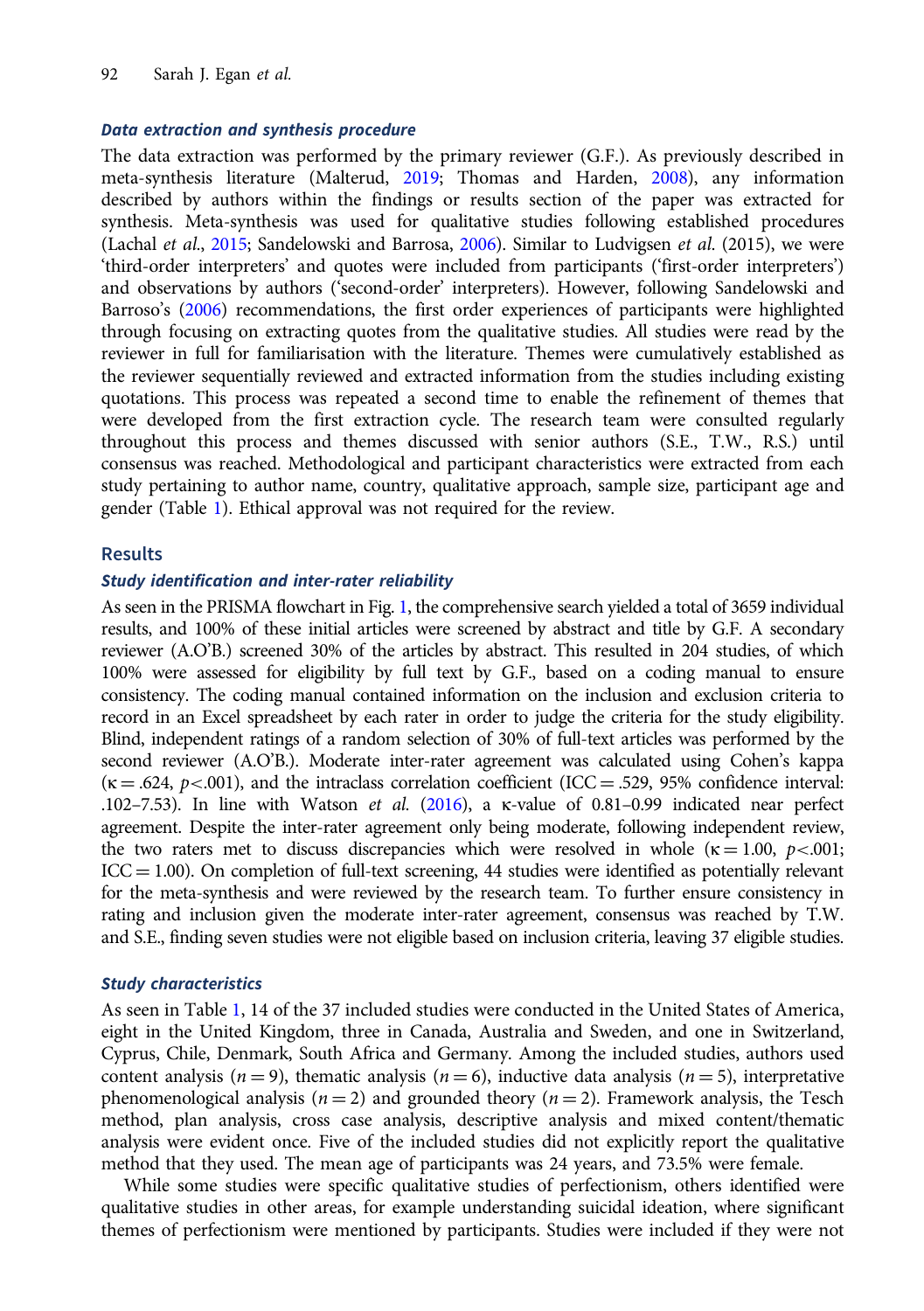#### <span id="page-4-0"></span>Table 1. Study characteristics

| Study authors                               | Country    | Qualitative approach                                | Sample size  | Participant age*                                             | Female sex    |
|---------------------------------------------|------------|-----------------------------------------------------|--------------|--------------------------------------------------------------|---------------|
| $(1)$ Ashby et al. $(2012)$                 | <b>USA</b> | Cross case analysis                                 | 36           | Women: mean = $18.89$ , Men: mean = $20.33$                  | 50%           |
| (2) Augsberger et al. (2018)                | <b>USA</b> | Summative content analysis                          | 110          | $18 - 35$                                                    | 100%          |
|                                             |            |                                                     |              | 23.8(3.9)                                                    |               |
| (3) Brüdern et al. (2015)                   |            | Switzerland Plan analysis                           | 17           | $20 - 62$                                                    | 58%           |
|                                             |            |                                                     |              | 38.9 (13.9)                                                  |               |
| (4) Clark et al. (2014)                     | <b>UK</b>  | Content analysis                                    | 29           | $18 - 61$                                                    | 52%           |
| (5) Egan et al. (2013)                      | Australia  | Inductive content analysis                          | 20           | Clinical group: 38.40 (10.69)                                | Clinical: 80% |
|                                             |            |                                                     | Clinical: 10 | Athlete group: 41.70 (8.56)                                  | Athlete:      |
|                                             |            |                                                     | Athlete: 10  |                                                              | 60%           |
| (6) Farmer et al. (2017)                    | Canada     | Inductive content analysis                          | 20           | 20.02(6.7)                                                   | 75%           |
| (7) Gokaydin and Ozcan (2018)               | Cyprus     | Descriptive analysis                                | 10           | <b>NR</b>                                                    | 80%           |
| (8) Gotwals and Spencer-Cavaliere<br>(2014) | Canada     | Inductive, thematic and latent content<br>analysis  | 18           | 21.46 (1.96)                                                 | 50%           |
| (9) Gregersen and Horwitz (2002)            | Chile      | <b>NR</b>                                           | 8            | '7 of the participants of typical university age'            | 98%           |
| (10) Hibbard and Walton (2012)              | America    | <b>NR</b>                                           | 36           | 24.63 (7.52)                                                 | 56%           |
| (11) Hill et al. (2015)                     | <b>UK</b>  | Inductive thematic analysis                         | 15           | Athletes: $29-39$ , mean = 32                                | Athletes: 57% |
|                                             |            |                                                     | Athletes: 7  | Dancers: $24-27$ , mean = $26$                               | Dancers:      |
|                                             |            |                                                     | Dancers: 4   | Musicians: $26-63$ , mean = 45                               | 75%           |
|                                             |            |                                                     | Musicians: 4 |                                                              | Musicians:    |
|                                             |            |                                                     |              |                                                              | 75%           |
| (12) Jackman et al. (2016)                  | <b>UK</b>  | Inductive content analysis                          | 16           | 25(3.24)                                                     | 62%           |
| (13) Kerrigan et al. (2017)                 | <b>USA</b> | Thematic content analysis and narrative<br>analysis | 13           | $19 - 29$<br>20                                              | 85%           |
| (14) Larsson et al. (2018)                  | <b>UK</b>  | Thematic analysis                                   | 14           | 27.4(7.7)                                                    | 100%          |
| (15) Merrell et al. (2011)                  | <b>USA</b> | Consensual qualitative research                     | 14           | $18 - 22$                                                    | 64%           |
|                                             |            |                                                     |              | 18.93                                                        |               |
| (16) Moore (2018)                           | Denmark    | Inductive content analysis                          | 8            | $23 - 28$                                                    | 100%          |
|                                             |            |                                                     |              | 26                                                           |               |
| (17) Nealis and Mackinnon (2018)            | Canada     | Thematic analysis                                   | 20           | $18 - 30$                                                    | 75%           |
|                                             |            |                                                     |              | 20.2(2.5)                                                    |               |
| (18) Neumeister (2004a)                     | <b>USA</b> | Inductive data analysis                             | 11           | 'First-year students in the honors program at<br>university' | <b>NR</b>     |
| (19) Neumeister (2004b)                     | <b>USA</b> | Inductive data analysis                             | 11           | 'First-year students in the honors program at                | <b>NR</b>     |
|                                             |            |                                                     |              | university'                                                  |               |
| (20) Neumeister (2004c)                     | <b>USA</b> | Inductive data analysis                             | 11           | 'First-year students in the honors program at<br>university' | <b>NR</b>     |
| (21) Neumeister et al. (2007)               | <b>USA</b> | Inductive data analysis                             | 15           | 'High-school students in their junior or senior<br>year'     | <b>NR</b>     |
|                                             |            |                                                     |              |                                                              | (Continued)   |

93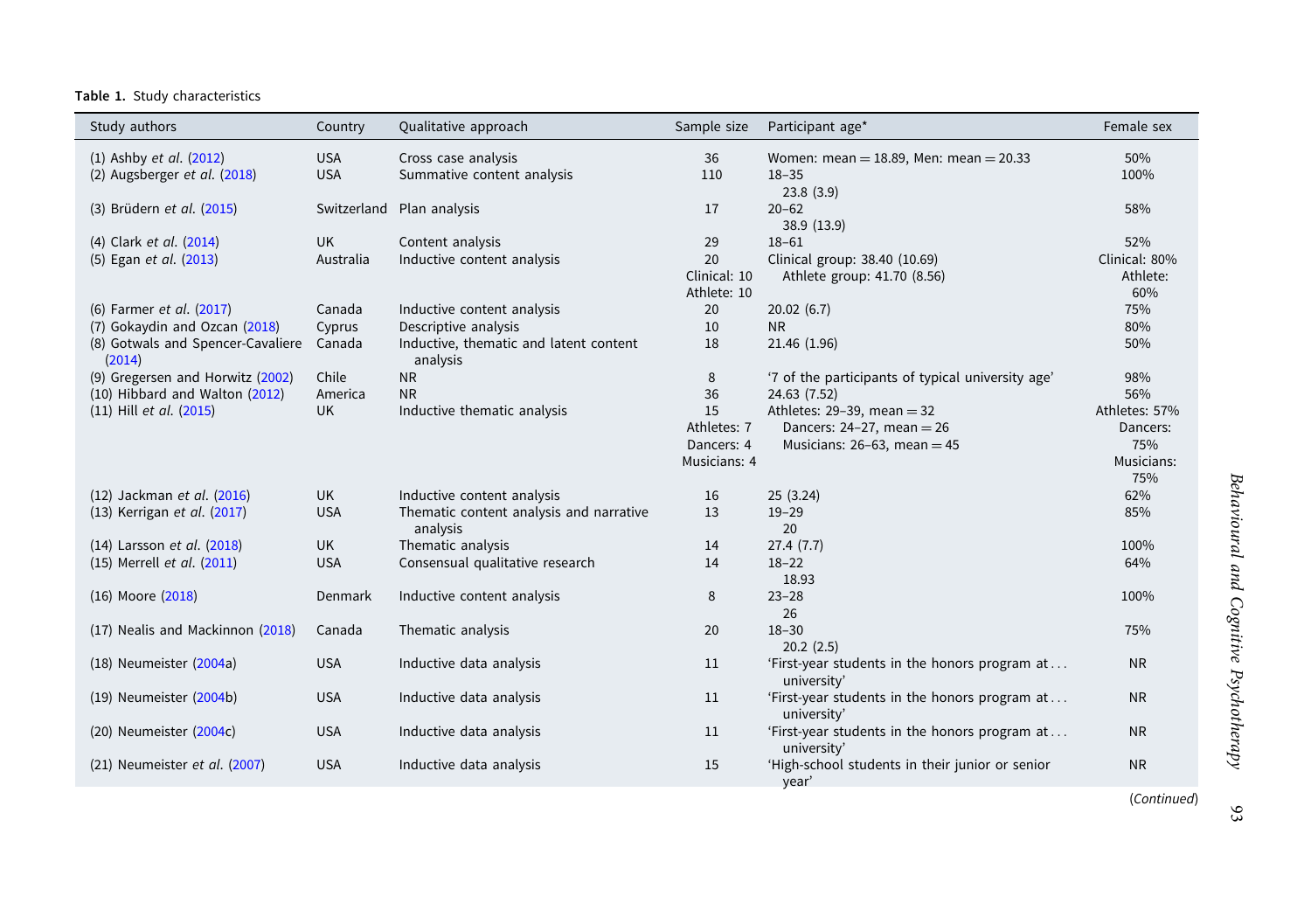| Study authors                 | Country    | Qualitative approach                     | Sample size  | Participant age*                                         | Female sex |
|-------------------------------|------------|------------------------------------------|--------------|----------------------------------------------------------|------------|
| (22) Neumeister et al. (2009) | <b>USA</b> | Inductive data analysis                  | 15           | 'High-school students in their junior or senior<br>year' | <b>NR</b>  |
| (23) Nilsson et al. (2007)    | Sweden     | Content analysis                         | <b>NR</b>    | 8- and 16-year follow-up                                 | <b>NR</b>  |
| (24) Petersson et al. (2017)  | Sweden     | Thematic analysis                        | 15           | $18 - 44$                                                | 100%       |
|                               |            |                                          |              | Median of 24                                             |            |
| (25) Rehm et al. (2015)       | Australia  | Interpretative phenomenological analysis | 8            | $23 - 36$                                                | 100%       |
|                               |            |                                          |              | 29.88 (5.05)                                             |            |
| (26) Rice et al. (2003)       | <b>USA</b> | Consensual qualitative research          | 9            | $18 - 22$                                                | 89%        |
|                               |            |                                          |              | 20.56 (1.24)                                             |            |
| (27) Riley and Shafran (2005) | UK         | Grounded theory                          | 21           | <b>NR</b>                                                | <b>NR</b>  |
| (28) Robb et al. (2018)       | Australia  | Thematic analysis                        | 20           | $22 - 66$                                                | 50%        |
| (29) Rozental et al. (2020)   | <b>UK</b>  | Thematic analysis                        | 30           | 30.6(9.67)                                               | 80%        |
| (30) Schuler (2000)           | <b>USA</b> | N <sub>R</sub>                           | 12           | 12.92                                                    | 58%        |
| (31) Slaney and Ashby (1996)  | <b>USA</b> | <b>NR</b>                                | 37           | $12 - 62$                                                | 57%        |
|                               |            |                                          |              | 28.37                                                    |            |
| (32) Svensson (2015)          | Sweden     | Interpretative phenomenological analysis | 11           | $20 - 28$                                                | 45%        |
| (33) Thew et al. (2017)       | <b>UK</b>  | Framework analysis                       | 78           | <b>NR</b>                                                | <b>NR</b>  |
|                               |            |                                          | 26           |                                                          |            |
|                               |            |                                          | Depression   |                                                          |            |
|                               |            |                                          | 26 ED        |                                                          |            |
|                               |            |                                          | 26 Non-clin- |                                                          |            |
|                               |            |                                          | ical         |                                                          |            |
| $(34)$ Ting $(2011)$          | <b>USA</b> | <b>NR</b>                                | 215          | 27.55 (9.20)                                             | 88%        |
| (35) van Staden et al. (2009) | South      | Tesch method                             | 9            | $25 - 35$                                                | <b>NR</b>  |
|                               | Africa     |                                          |              |                                                          |            |
| (36) Vogel et al. (2019)      | Germany    | Inductive content analysis               | 65           | $8 - 18$                                                 | 69%        |
|                               |            |                                          |              | 12.91 (3.75)                                             |            |
| (37) Whitney et al. (2008)    | <b>UK</b>  | Grounded theory                          | 19           | 30.3(10.1)                                               | 100%       |

\*Data presented as <sup>a</sup> range or mean (SD). ED, eating disorder; NR, not reported; MT, mental toughness.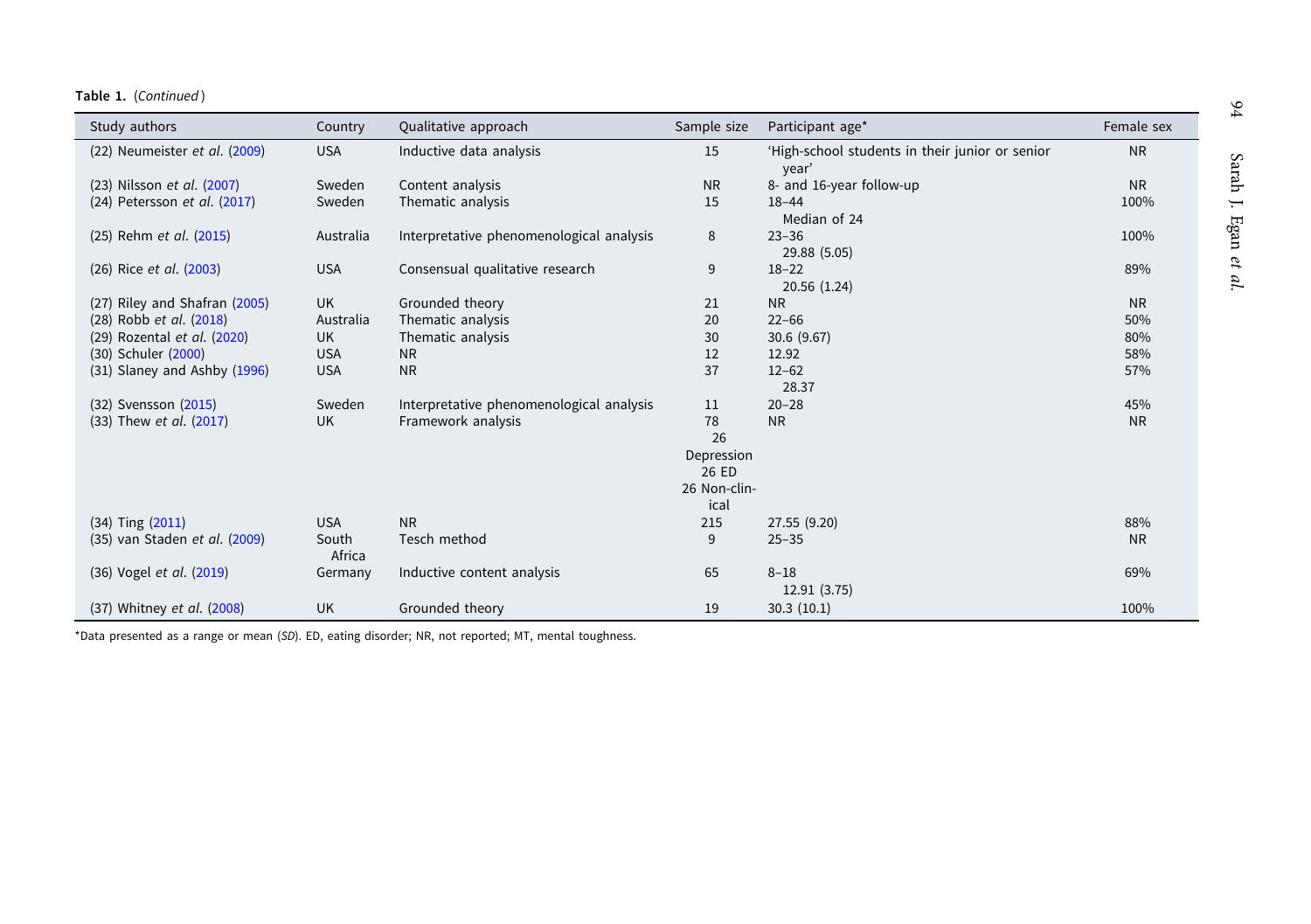<span id="page-6-0"></span>

Figure 1. PRISMA Flowchart outlining study selection process.

specific investigations of perfectionism as the qualitative findings were relevant to the questions regarding the association between perfectionism, anxiety and depressive symptoms in young people and hence were included in the meta-synthesis.

# Study quality

The methodological quality ratings of each study can be seen in Table [2.](#page-7-0) The COREQ rating scale does not specify a cut-point guide for the interpretation of rating scores. The quality ratings for included studies ranged from 4 to 26 (mean  $= 16.16$ ) out of a possible rating of 32.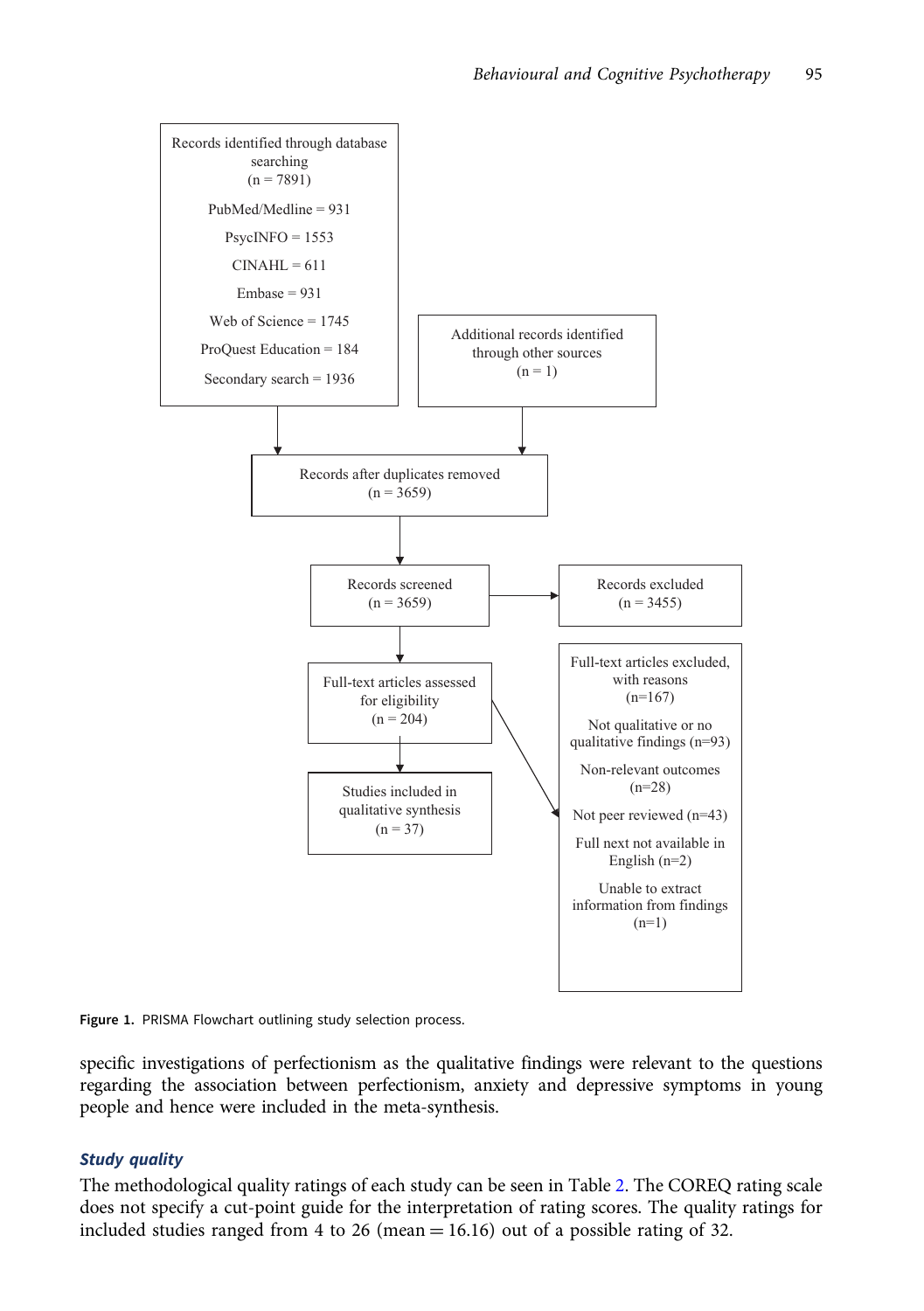<span id="page-7-0"></span>

|  |  | Table 2. Quality ratings |  |
|--|--|--------------------------|--|
|--|--|--------------------------|--|

|                     |               |                |                   |  | Research team and reflexivity  |             |                   |  |           | Study design |                                  |           |  |           |            |           |    |    |  | Analysis and findings |  |                   |
|---------------------|---------------|----------------|-------------------|--|--------------------------------|-------------|-------------------|--|-----------|--------------|----------------------------------|-----------|--|-----------|------------|-----------|----|----|--|-----------------------|--|-------------------|
| Study no.           | $\rightarrow$ | $\overline{3}$ | $4\quad 5\quad 6$ |  | $\overline{7}$<br>$\mathbf{R}$ | $9\quad 10$ | 11   12   13   14 |  |           |              | 15    16    17    18    19    20 |           |  |           | 21  22  23 |           | 24 | 25 |  | 26 27 28 29 30 31 32  |  | Rating            |
|                     |               |                |                   |  |                                |             |                   |  |           |              |                                  |           |  | $\bullet$ |            |           |    |    |  |                       |  | 19                |
| 1<br>$\overline{2}$ |               |                |                   |  |                                |             |                   |  |           |              |                                  |           |  |           |            |           |    |    |  |                       |  | 15                |
| 3                   |               |                |                   |  |                                |             |                   |  |           |              |                                  |           |  | $\bullet$ |            |           |    |    |  |                       |  | $\mathbf{14}$     |
|                     |               |                |                   |  |                                |             |                   |  |           |              |                                  |           |  |           |            | $\bullet$ |    |    |  |                       |  | ${\bf 21}$        |
| 5                   |               |                |                   |  |                                |             |                   |  |           |              |                                  |           |  | $\bullet$ |            |           |    |    |  |                       |  | $\bf{22}$         |
| 6                   |               |                |                   |  |                                |             |                   |  |           |              |                                  |           |  |           |            |           |    |    |  |                       |  | 26                |
| $\overline{7}$      |               |                |                   |  |                                |             |                   |  |           |              |                                  |           |  |           |            |           |    |    |  |                       |  | ${\bf 17}$        |
| 8                   |               |                |                   |  |                                |             |                   |  |           |              |                                  |           |  |           |            | $\bullet$ |    |    |  |                       |  | 18                |
| $9\,$               |               |                |                   |  |                                | $\bullet$   |                   |  |           |              |                                  |           |  | $\bullet$ |            |           |    |    |  |                       |  | ${\bf 13}$        |
| $10\,$              |               |                |                   |  |                                |             |                   |  |           |              |                                  |           |  |           |            |           |    |    |  |                       |  | 4                 |
| $11\,$              |               |                |                   |  |                                |             |                   |  |           |              |                                  |           |  |           |            | $\bullet$ |    |    |  |                       |  | ${\bf 16}$        |
| $12\,$              |               |                |                   |  |                                |             |                   |  |           |              |                                  |           |  |           |            |           |    |    |  |                       |  | ${\bf 17}$        |
| $13\,$              |               |                |                   |  |                                |             |                   |  |           |              |                                  |           |  |           |            |           |    |    |  |                       |  | ${\bf 18}$        |
| $14\,$              |               |                |                   |  |                                |             |                   |  |           |              |                                  |           |  |           |            |           |    |    |  |                       |  | ${\bf 17}$        |
| $15\,$              |               |                |                   |  |                                |             |                   |  |           |              |                                  |           |  |           |            |           |    |    |  |                       |  |                   |
|                     |               |                |                   |  |                                |             |                   |  |           |              |                                  |           |  |           |            |           |    |    |  |                       |  | ${\bf 17}$        |
| 16                  |               |                |                   |  |                                |             |                   |  |           |              |                                  |           |  |           |            |           |    |    |  |                       |  | $\mathbf{14}$     |
| $17\,$              |               |                |                   |  |                                |             |                   |  |           |              |                                  |           |  | $\bullet$ |            | $\bullet$ |    |    |  |                       |  | ${\bf 26}$        |
| $18\,$              |               |                |                   |  |                                |             |                   |  |           |              |                                  |           |  |           |            | $\bullet$ |    |    |  |                       |  | ${\bf 20}$        |
| 19                  |               |                |                   |  |                                |             |                   |  |           |              |                                  |           |  |           |            |           |    |    |  |                       |  | ${\bf 24}$        |
| $20\,$              |               |                |                   |  |                                |             |                   |  |           |              |                                  |           |  |           |            | $\bullet$ |    |    |  |                       |  | ${\bf 20}$        |
| $21\,$              |               |                |                   |  |                                |             |                   |  |           |              |                                  | $\bullet$ |  |           |            | $\bullet$ |    |    |  |                       |  | $\boldsymbol{14}$ |
| $22\,$              |               |                |                   |  |                                |             |                   |  |           |              |                                  |           |  |           |            | $\bullet$ |    |    |  |                       |  | ${\bf 13}$        |
| $23\,$              |               |                |                   |  |                                |             |                   |  |           |              |                                  |           |  |           |            |           |    |    |  |                       |  | $\boldsymbol{14}$ |
| 24                  |               |                |                   |  |                                |             |                   |  |           |              |                                  |           |  |           |            |           |    |    |  |                       |  | ${\bf 17}$        |
| $25\,$              |               |                |                   |  |                                |             |                   |  |           |              |                                  |           |  | $\bullet$ |            |           |    |    |  |                       |  | 16                |
| 26                  |               |                |                   |  |                                |             |                   |  | $\bullet$ |              |                                  |           |  |           |            |           |    |    |  |                       |  | ${\bf 18}$        |
| $27\,$              |               |                |                   |  |                                |             |                   |  |           |              |                                  |           |  |           |            |           |    |    |  |                       |  | ${\bf 13}$        |
| 28                  |               |                |                   |  |                                |             |                   |  |           |              |                                  |           |  |           |            |           |    |    |  |                       |  | 19                |
| 29                  |               |                |                   |  |                                |             |                   |  |           |              |                                  |           |  |           |            |           |    |    |  |                       |  | ${\bf 10}$        |
| $30\,$              |               |                |                   |  |                                |             |                   |  |           |              |                                  |           |  |           |            |           |    |    |  |                       |  | 8                 |
| $31\,$              |               |                |                   |  |                                |             |                   |  |           |              |                                  |           |  |           |            |           |    |    |  |                       |  | ${\bf 16}$        |
| $32\,$              |               |                |                   |  |                                |             |                   |  |           |              |                                  |           |  | $\bullet$ |            |           |    |    |  |                       |  | ${\bf 13}$        |
| 33<br>34            |               |                |                   |  |                                |             |                   |  |           |              |                                  |           |  |           |            |           |    |    |  |                       |  | $\bf 11$          |
|                     |               |                |                   |  |                                |             |                   |  |           |              |                                  |           |  |           |            |           |    |    |  |                       |  | $\bf 11$          |
| 35<br>36            |               |                |                   |  |                                |             |                   |  |           |              |                                  |           |  |           |            |           |    |    |  |                       |  | ${\bf 17}$        |
|                     |               |                |                   |  |                                |             |                   |  |           |              |                                  |           |  |           |            |           |    |    |  |                       |  | 13                |
| 37                  |               |                |                   |  |                                |             |                   |  |           |              |                                  |           |  |           |            |           |    |    |  |                       |  | 17                |

The research team and reflexivity domain includes items for the quality of reporting of personal characteristics of the research team (i.e. demographic, level of position, training) and their relationship with participants in the study (i.e. participant knowledge of interviewer); study design domain includes items on the theoretical framework of the qualitative study methodology used (i.e. qualitative approach, selection and sample size of participants, data collection procedures); analysis and findings domain includes items on the quality of data analysis procedures (i.e. derivation of qualitative themes, software<br>use, raters).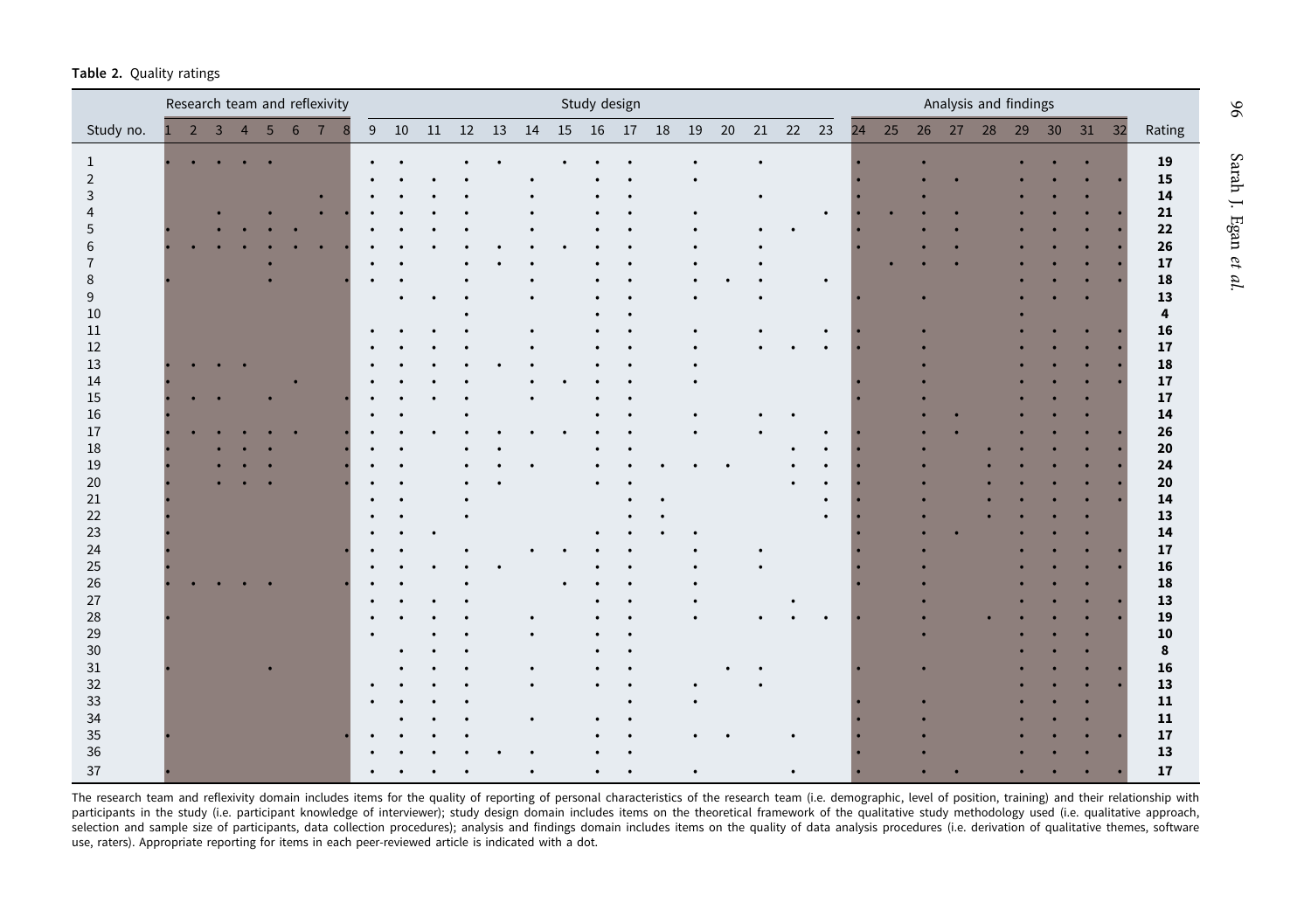| Costs of perfectionism                                      | Feelings and mental health<br>Fear of failure, pressure and<br>interpretation of success                                                                                    | (1) Anxiety, worry; (2) Stress; (3) Depression, feeling<br>down, distress; (4) Blame, guilt; (5) Negative self-<br>evaluation when not meeting personal standards;<br>(6) Frustration, disappointment, anger<br>(1) Fear of failure and mistakes; (2) Interpretation of<br>failure and mistakes<br>(1) Pressure to succeed; (2) Personal standards and<br>expectations; (3) Self-esteem, identity; (4) Drive<br>for improvement, excellence, striving; |  |  |  |  |  |
|-------------------------------------------------------------|-----------------------------------------------------------------------------------------------------------------------------------------------------------------------------|--------------------------------------------------------------------------------------------------------------------------------------------------------------------------------------------------------------------------------------------------------------------------------------------------------------------------------------------------------------------------------------------------------------------------------------------------------|--|--|--|--|--|
|                                                             | Relation to others                                                                                                                                                          | (5) Dissatisfaction<br>Interpretation of success<br>(1) Relationships; (2) Others' expectations and                                                                                                                                                                                                                                                                                                                                                    |  |  |  |  |  |
|                                                             |                                                                                                                                                                             | standards; (3) Others' reactions, evaluations;<br>(4) Expectations and opinions of others                                                                                                                                                                                                                                                                                                                                                              |  |  |  |  |  |
|                                                             | Behavioural patterns                                                                                                                                                        | (1) Over-commitment; (2) Obsessiveness, order,<br>organisation, details; (3) Assigning time to<br>perfectionistic behaviours over other tasks,<br>excessive time; (4) Avoidance, procrastination;<br>(5) Risk-taking behaviour; (6) Lack of coping skills                                                                                                                                                                                              |  |  |  |  |  |
|                                                             | Cognitive patterns                                                                                                                                                          | (1) All or nothing thinking, rigid thinking;<br>(2) Catastrophising; (3) Self-criticism; (4) Fixation                                                                                                                                                                                                                                                                                                                                                  |  |  |  |  |  |
| <b>Benefits of perfectionism</b>                            | Achievement                                                                                                                                                                 | (1) Achievement; (2) Organised; (3) Hard working,<br>being challenged; (4) Learning                                                                                                                                                                                                                                                                                                                                                                    |  |  |  |  |  |
|                                                             | Goals                                                                                                                                                                       |                                                                                                                                                                                                                                                                                                                                                                                                                                                        |  |  |  |  |  |
|                                                             | Reduction of negative feelings                                                                                                                                              | Less stress, worry, pressure                                                                                                                                                                                                                                                                                                                                                                                                                           |  |  |  |  |  |
|                                                             | Confidence in abilities                                                                                                                                                     |                                                                                                                                                                                                                                                                                                                                                                                                                                                        |  |  |  |  |  |
|                                                             | Relation to others                                                                                                                                                          | (1) Respect; (2) Admiration, recognition;<br>(3) Superiority                                                                                                                                                                                                                                                                                                                                                                                           |  |  |  |  |  |
|                                                             | Healthy competition                                                                                                                                                         |                                                                                                                                                                                                                                                                                                                                                                                                                                                        |  |  |  |  |  |
|                                                             | Perfectionism and success                                                                                                                                                   |                                                                                                                                                                                                                                                                                                                                                                                                                                                        |  |  |  |  |  |
|                                                             | Positive coping strategies                                                                                                                                                  | (1) Coping strategies, methods for reducing perfec-<br>tionism; (2) Factors that decrease perfectionism                                                                                                                                                                                                                                                                                                                                                |  |  |  |  |  |
|                                                             | Perfectionism as a process                                                                                                                                                  |                                                                                                                                                                                                                                                                                                                                                                                                                                                        |  |  |  |  |  |
| <b>Benefits of interventions</b><br>targeting perfectionism | Acceptance; Mindfulness; Non-judgement; Group setting, support, feedback;<br>Increasing awareness, insight, cognitive; Behavioural strategies; Anonymous online<br>platform |                                                                                                                                                                                                                                                                                                                                                                                                                                                        |  |  |  |  |  |
| <b>Disadvantages of</b>                                     | Group setting, support                                                                                                                                                      |                                                                                                                                                                                                                                                                                                                                                                                                                                                        |  |  |  |  |  |
| interventions targeting                                     |                                                                                                                                                                             | Scheduling, not being able to follow through, conflicting commitments, feeling                                                                                                                                                                                                                                                                                                                                                                         |  |  |  |  |  |
| perfectionism                                               | overwhelmed                                                                                                                                                                 |                                                                                                                                                                                                                                                                                                                                                                                                                                                        |  |  |  |  |  |
|                                                             | Not finding benefit in the programme<br>Perfectionism                                                                                                                       |                                                                                                                                                                                                                                                                                                                                                                                                                                                        |  |  |  |  |  |

<span id="page-8-0"></span>Table 3. Meta-synthesis themes

## Meta-synthesis

As seen in Table 3, there were numerous themes that emerged from the literature. For full quotes used to illustrate the themes, see Table [S4](https://doi.org/10.1017/S1352465821000357) in the Supplementary material. There were many studies that described the key components of perfectionism, including for example high personal standards ( $n = 20$  studies), drive for excellence and striving ( $n = 6$  studies) and fear of failure and mistakes ( $n = 9$  studies) (see Table 3; and Table [S4](https://doi.org/10.1017/S1352465821000357) in Supplementary material).

## Association of perfectionism with symptoms of anxiety and depression

Participants across the qualitative studies reported several negative consequences associated with perfectionism. Anxiety was a sub-theme of the over-arching 'costs of perfectionism' theme, and was mentioned in 10 studies, as seen in Table 3. Participants who were gifted students reported perfectionism being associated with 'anxiety disorders and depressive problems' (Gokaydin and Ozcan, [2018](#page-14-0)), 'unrelenting anxiety and worry' (Schuler, [2000\)](#page-16-0), and high school students were 'worried about parents' reactions because of their high expectations' (Neumeister et al., [2007](#page-15-0)).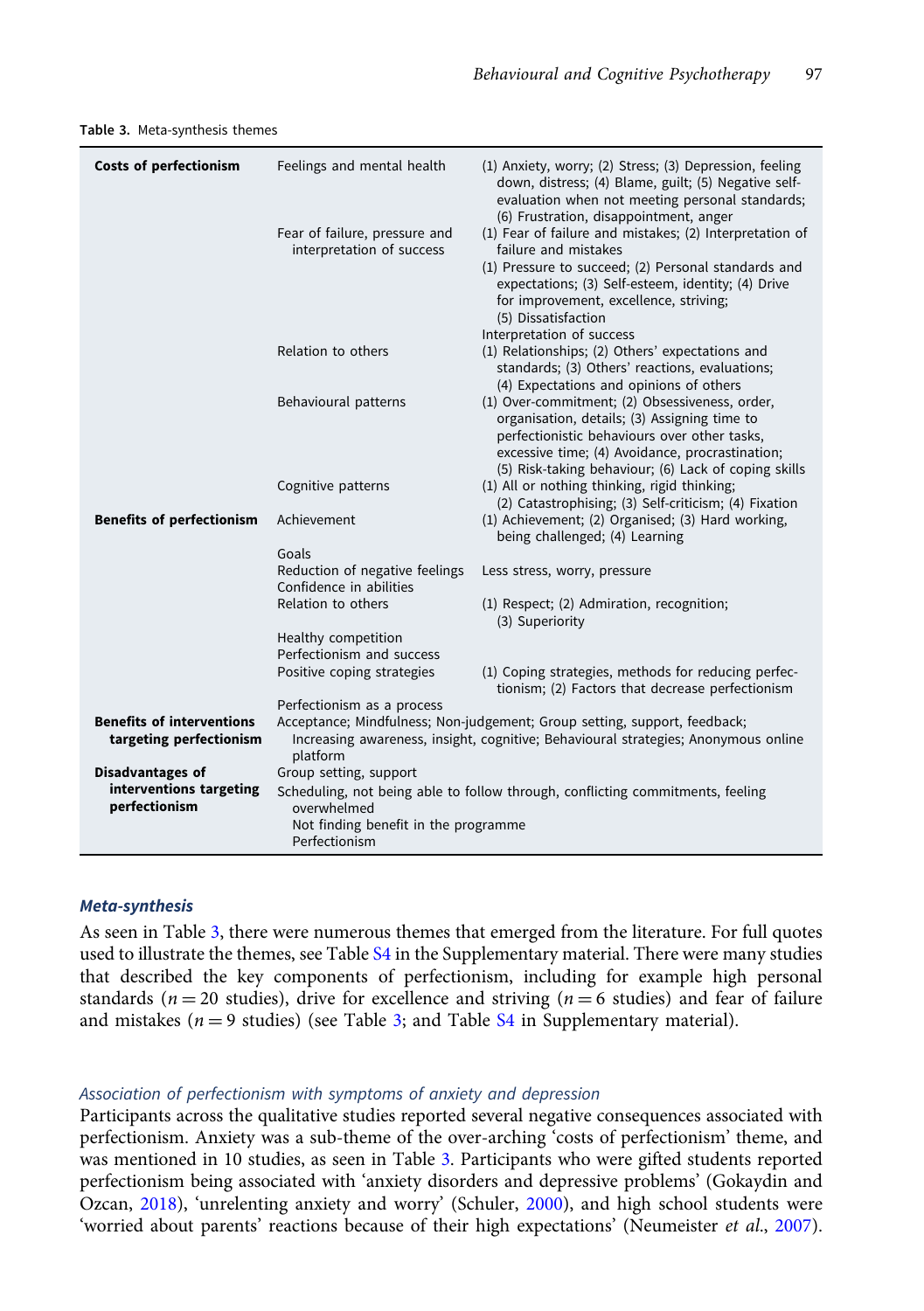Symptoms of anxiety were linked with perfectionism, for example high performance (sports, dance and musician) participants reported 'anxiety and constant pressure experienced by participants by virtue of a perceived obsession with analysing one's performances' (Hill *et al.*, [2015\)](#page-14-0), and gifted adolescents said 'their fixation over making mistakes resulted in an almost continual state of high anxiety' (Schuler, [2000](#page-16-0)). Similarly, stress was mentioned in quotes across seven studies (see Table [3\)](#page-8-0). Depressive symptoms were mentioned in relation to perfectionism in 18 qualitative studies. For example, a university student stated it '... feels like the pressure to be "perfect" has mounted to an enormous level ::: and when I don't succeed at something I become somewhat depressed ...' (Merrell et al., [2011](#page-15-0)). Guilt was also noted as a sub-theme of depression across four studies, for example 'When you get a bad grade on a test, you feel bad inside, and when you are trying to go to sleep at night, you just feel guilt, like really bad, depressive guilt, like you did something seriously wrong that you should be ashamed of. And you have nobody to blame but yourself' (Neumeister, [2004b](#page-15-0)).

# Self-worth dependent on achievement

There were seven studies identified (see Table [3](#page-8-0)) where perfectionism was associated with negative self-evaluation, for example 'I think if I haven't got something right, then I'm a bit of a worthless person. Or that I'm not good enough ::: ' (Riley and Shafran, [2005](#page-15-0)). Perfectionism was also associated with a theme of self-esteem and identity in 12 studies as seen in Table [3](#page-8-0). For example, a first year university student reported '[If you get a bad grade] you feel incompetent, and that is one of the worst things you could ever be', and university students reported that 'achievement allowed them to maintain their self-worth' (Neumeister, [2004a](#page-15-0)).

# Cognitive and behavioural maintaining factors of perfectionism

Cognitive and behavioural factors that maintain perfectionism (see Shafran et al., [2002\)](#page-16-0) were identified as themes across studies. Dichotomous thinking (e.g. viewing performance as either a complete success or a complete failure) was identified in 10 studies (see Table [3](#page-8-0)), for example in Hill et al. ([2015\)](#page-14-0) 'rigid and dichotomous thinking' were noted with participants' stating 'the only way to be the best musician is to just not accept any mistakes' and 'everything has to be black and white'. Self-critical thinking was noted in six studies (see Table [3](#page-8-0)), for example a first year university student stated '... instead of being a constructive evaluation, I just beat myself up over what I have failed to do ...' (Neumeister, [2004b](#page-15-0)). A range of behavioural factors were also reported across studies, which may keep perfectionism going (Shafran et al., [2002](#page-16-0)). For example, procrastination and avoidance was mentioned in six studies (see Table [3\)](#page-8-0), for example a first year university student stated 'If I am not good at something, I tend to avoid it' (Neumeister, [2004c](#page-15-0)). Similarly, excessive time devoted to performance was noted in five studies (see Table [3](#page-8-0)).

## Perfectionism related to expectations of others (parents, family, friends, teachers)

A theme that was mentioned in 10 studies was related to the expectations and pressure on achievement experienced from family and others including friends and teachers. For example, ... expectations at home, when I lived with my parents, were far too great for me to handle in my teens ::: and surprisingly also in my early 20s, despite not living at home', highlighting the role of expectations for performance from parents in university students who were interviewed regarding suicidal ideation and behaviour (Augsberger et al., [2018\)](#page-14-0). Similarly, another participant reported 'my parents put a lot of pressure on me to make good grades like my sister, I know they will be disappointed if I don't, and while they never overwhelm me, I know the pressure is there' (Merrell et al., [2011\)](#page-15-0).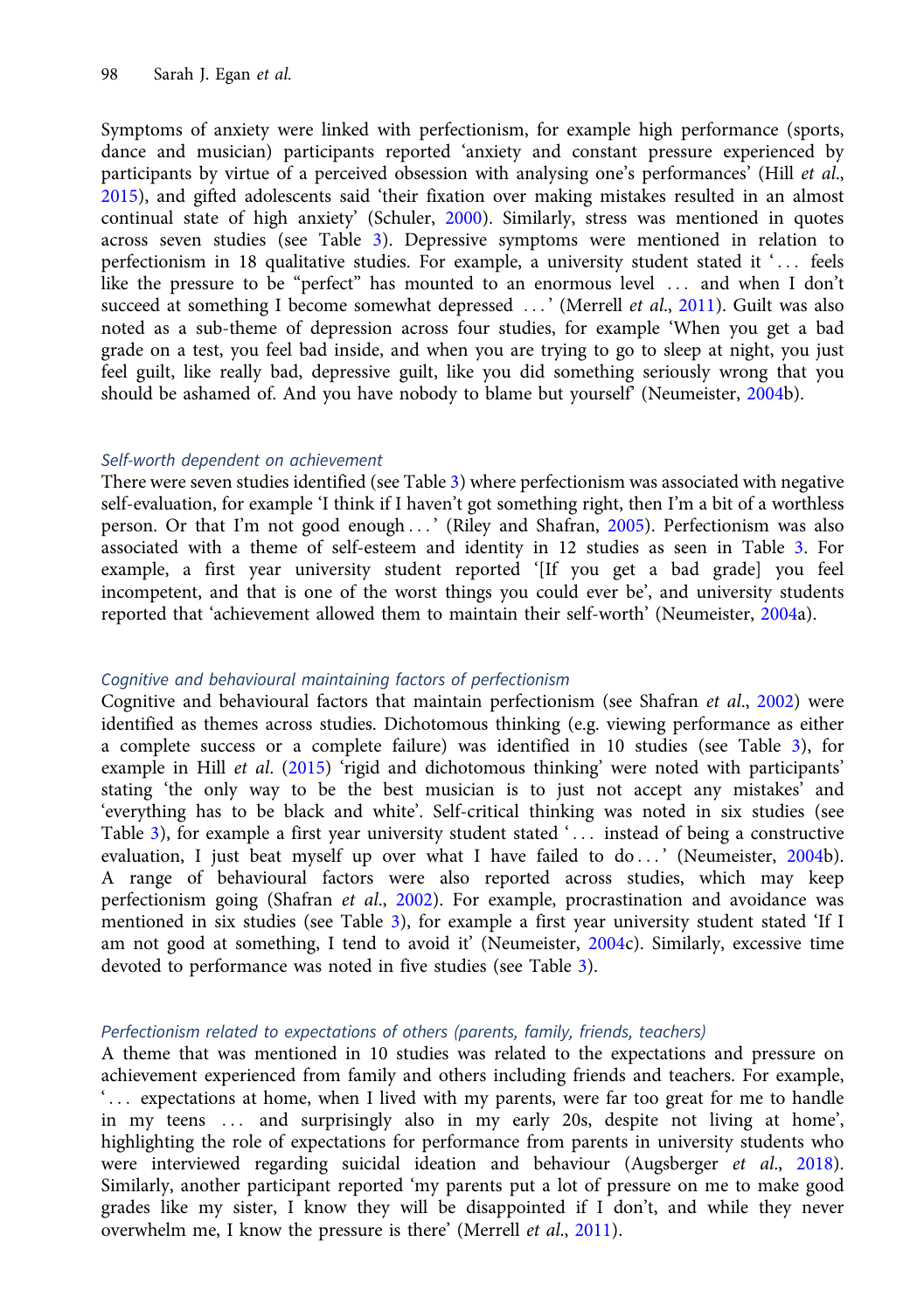## Effective elements of perfectionism interventions

There were few studies included in the meta-synthesis that evaluated participants' qualitative feedback after engaging in treatment for perfectionism. In the study of Larsson et al. [\(2018\)](#page-15-0) after CBT for perfectionism for in-patients diagnosed with anorexia nervosa, participants particularly highlighted finding group treatment preferable over self-help, for example 'having a group and talking about the ideas of how you can change is different to reading a book' (Larsson et al., [2018\)](#page-15-0). Furthermore, in this study participants highlighted the positive impact of CBT for perfectionism in a group format for helping to view their perfectionism in a different way in relation to others experiences, for example '... we've been able to challenge each other outside of the group and kind of make it into a bit of an awareness of perfectionism in terms of what perfectionism is and its associated behaviours and thoughts' and 'it was good to see that everyone wanted to be perfect in different ways ::: you always think you are the only person, so it was nice to see that there were other people that felt the same' (Larsson et al., [2018\)](#page-15-0). In another study examining internet delivered CBT for perfectionism, Rozental et al. [\(2020\)](#page-16-0) reported qualitative feedback from participants emphasising the importance of guidance in this internet-based treatment, for example 'this [guidance] appears to not only have provided them with support and encouragement, but also valuable feedback on things that were essential for moving forward. Some also pointed out that they probably would have missed out on significant aspects related to the understanding of their ongoing problems without this feedback'.

## Potential barriers to treatment of perfectionism

Benefits of perfectionism were noted across 12 studies (see Table [3\)](#page-8-0) by many participants, and these positive beliefs about the benefits of perfectionism are likely to be a significant barrier to young people engaging in treatment. For example, a participant from the high-performance sports and arts group in Hill et al. ([2015](#page-14-0)) stated 'well, I think there's quite a lot [of advantages] because you achieve more just because you don't accept low standards'. Similarly, a participant in the qualitative study of Ashby et al.  $(2012)$  $(2012)$  with university students noted perfectionism was helpful as it led to 'feeling good about accomplishments or success'. Further benefits identified as themes across a number of studies included participants reporting perfectionism helped with organisation ( $n = 5$ ), working hard ( $n = 8$ ), learning ( $n = 2$ ), and achievement of goals  $(n=7)$  (see Table [3](#page-8-0)). Participants also reported believing that perfectionism is associated with less stress, pressure and worry ( $n = 5$ ), and that perfectionism led to admiration/recognition  $(n=3)$  $(n=3)$  $(n=3)$  (see Table 3). Participants also reported across four studies (see Table [3\)](#page-8-0) that perfectionism leads to success, for example a university student in the study of Rice *et al.* ([2003\)](#page-15-0) reported 'If you are going to be a perfectionist, you are going to accomplish a lot of things' and in another study a participant reported 'I think if I wasn't [a perfectionist] then I wouldn't have achieved things' (Hill *et al.*, [2015\)](#page-14-0).

# **Discussion**

The aim of this study was to conduct a meta-synthesis of the qualitative literature relevant to understanding the link between perfectionism, anxiety and depression. The specific aims were to (i) help inform understanding of how perfectionism is associated with negative affect and (ii) inform future development of treatment for perfectionism in young people. Numerous themes were found across qualitative studies, representing the association of perfectionism with anxiety and depression, the definition of perfectionism and factors that keep perfectionism going, barriers to treatment and potential effective elements of treatment.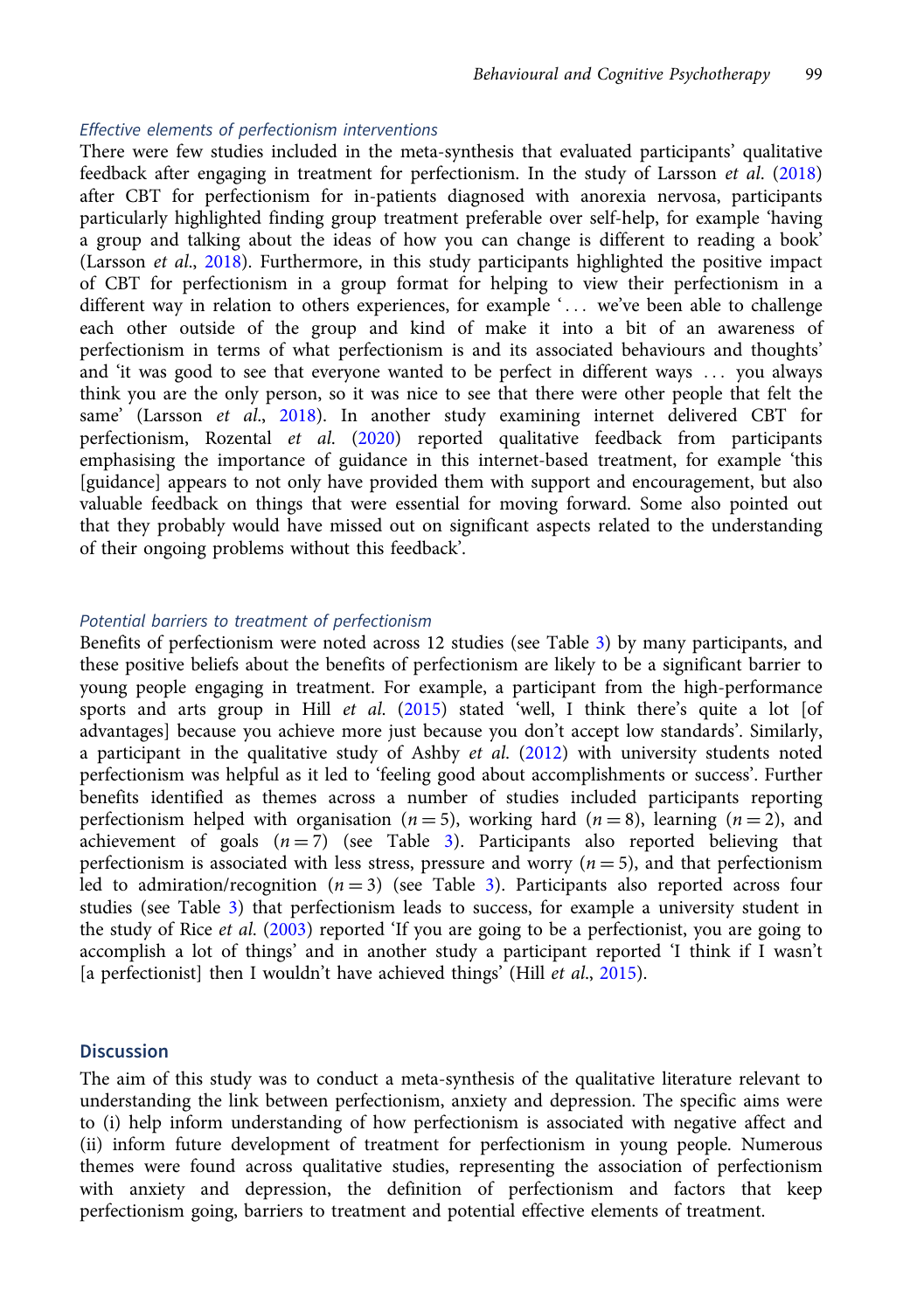## Perfectionism is linked to anxiety and depression

Perfectionism was reported to be associated with anxiety and depression across the qualitative studies (e.g. Gokaydin and Ozcan, [2018;](#page-14-0) Hill et al., [2015;](#page-14-0) Neumeister et al., [2007\)](#page-15-0), and several of these studies were specifically with young people, for example adolescents (e.g. Schuler, [2000\)](#page-16-0), first year university students (e.g. Neumeister, [2004](#page-15-0)b) and university students with a mean age of 18 years (e.g. Merrell et al., 2018). These qualitative findings are in line with a meta-analysis that was not disaggregated by age but demonstrated a strong association between perfectionism and anxiety/depression (Limburg et al., [2017\)](#page-15-0) as well as quantitative studies in adolescents (e.g. Morgan-Lowes et al., [2019](#page-15-0)).

There are several possible routes by which we hypothesise perfectionism may contribute to anxiety and depression based on the cognitive behavioural model of clinical perfectionism (Shafran et al., [2002](#page-16-0)). In clinical perfectionism, the emphasis of self-worth in a young person is on striving to meet unreachable standards, which can result in anxiety and depression when goals are not reached. The accompanying self-criticism associated with perceived failures exacerbates anxiety and depression and further reinforces self-worth based on achievement, which a young person then seeks to improve through further achievement, leaving them in a maintenance cycle of continued striving (Shafran et al., [2002\)](#page-16-0). The contexts that foster selfworth based on achievement may include having parents, teachers or peers who place pressure to attain high standards across different domains of life (e.g. study, appearance, sport), as highlighted in themes found in this qualitative meta-synthesis. Also implicated are widespread cultural shifts that increasingly emphasise competitiveness (Curran and Hill, [2019](#page-14-0)) which may be increasingly dominant on some forms of social media. Future research should seek to conduct longitudinal studies on the role of perfectionism in the onset of anxiety and depression in young people, which in the area of eating disorders have clearly demonstrated perfectionism to be a risk factor in longitudinal studies examining the onset of symptoms (Wade et al., [2015\)](#page-16-0).

#### How qualitative studies can inform the refinement of CBT for perfectionism

There were consistent reports across qualitative studies that support the cognitive behavioural model of clinical perfectionism (Shafran et al., [2002\)](#page-16-0). This was demonstrated through evidence for quotes supporting self-worth based on achievement (e.g. Riley and Shafran,  $2005$ ), including in high school students (e.g. Neumeister et al.,  $2007$ ). There were also key elements of clinical perfectionism outlined in various studies with themes highlighting striving to achieve high standards and concern over mistakes. In support of the model were cognitive and behavioural processes that may keep perfectionism going highlighted across studies, including dichotomous thinking, avoidance and procrastination (e.g. Ashby et al., [2012](#page-14-0); Hill et al., [2015](#page-14-0); Neumeister, [2004](#page-15-0)c; Rice et al., [2003;](#page-15-0) Riley and Shafran, [2005](#page-15-0)). In summary, these findings suggest the utility of CBT for perfectionism in young people (e.g. Shu et al., [2019\)](#page-16-0), which focuses on targeting these processes.

There were potential barriers to effective treatment identified in many studies with participants believing perfectionism helps them achieve and even lowers pressure and stress (e.g. Ashby et al., [2012](#page-14-0); Hill et al., [2015;](#page-14-0) Rice et al., 2015). These statements echo our clinical experience with treatment of perfectionism and highlight the importance of increasing motivation to change perfectionism (Egan et al., [2013\)](#page-14-0) based on various strategies outlined in CBT for perfectionism (see Egan et al., [2014](#page-14-0)). This may be particularly important in young people, where there are added potential barriers to treatment, for example the emphasis reported on experiencing pressure and expectations from others, including parents, which was associated with their perfectionism (e.g. Augsberger et al., [2018](#page-14-0); Merrell et al., [2011](#page-15-0)). To date there have been limited studies examining the efficacy of CBT for perfectionism specifically in young people, and one area that may be important to consider when developing these interventions is a focus on the impact of parental expectations and peer pressure either in person or via social media.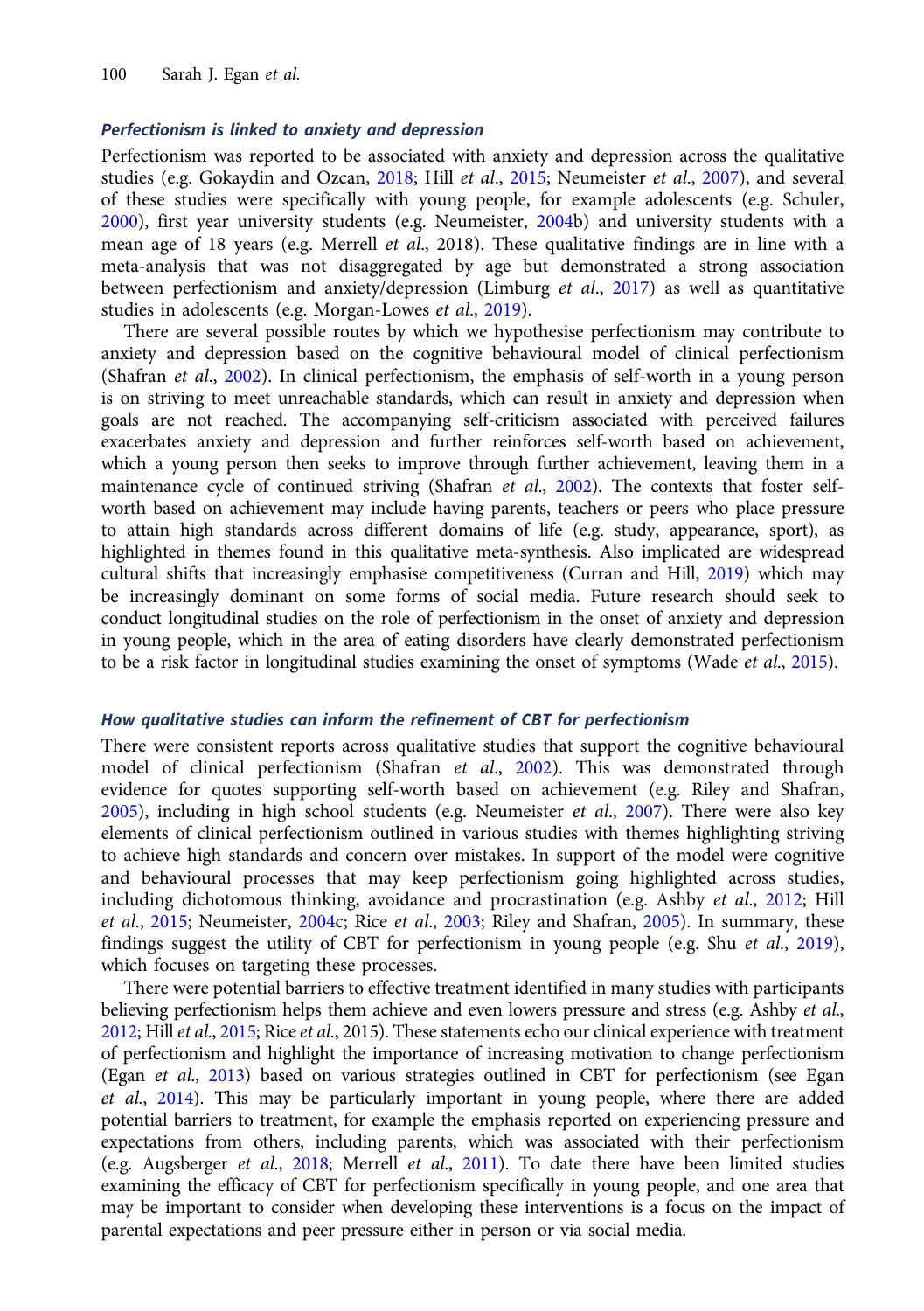Only two studies investigated participants' qualitative feedback after specific treatment for perfectionism (Larsson et al., [2018;](#page-15-0) Rozental et al., [2020](#page-16-0)) and both were with adults. Positive feedback from participants highlighted the importance of group delivery in one study (Larsson et al., [2018](#page-15-0)), and guidance in internet CBT for perfectionism (Rozental et al., [2020](#page-16-0)). As neither of these samples were specifically young people, it is difficult to draw generalisations from these studies regarding recommendations for treatment in young people. It does, however, highlight critical gaps in the literature which are: (1) there are few specific studies examining treatment of perfectionism in young people and (2) the existing studies of CBT for perfectionism in youth (e.g. Shu et al., [2019\)](#page-16-0) have not engaged in qualitative research.

The consultation of young people with lived experience of anxiety and depression is critical for future research to inform the content, delivery and preferences for treatment of perfectionism. There have been three studies in young people, which have demonstrated the efficacy of CBT for perfectionism in non-treatment-seeking community samples of children (Vekas and Wade, [2017](#page-16-0)) and adolescents (Nehmy and Wade, [2015;](#page-15-0) Shu et al., [2019](#page-16-0)). While these studies have demonstrated a reduction in perfectionism and prevention of anxiety, depression and eating disorders in young people, there is a gap in knowledge regarding treatment effects of CBT for perfectionism in young people seeking treatment for anxiety or depression. As there are few treatment studies of perfectionism in youth, the first step in developing a treatment should be to understand the issue from the perspective of a young person. Based on the findings of this review, our current work is focusing on forming youth advisory groups for intervention studies for adolescents. The aim is to incorporate the views of young people with lived experience of perfectionism and its impact on anxiety and depression. Consequently, the findings addressed our aim of informing the future refinement and research for CBT for perfectionism, particularly with a focus for future research to incorporate the views of young people in informing future iterations of the treatment.

#### Clinical and treatment implications

What does this mean for clinical practice in developing an intervention for a young person with anxiety or depression? First, it is recommended to focus on a range of different domains of life that contribute to self-worth, which are not based only on achievement. Second, rigid all-or-nothing goals (e.g. 'I must achieve 80% on this exam or I am a failure as a person') should be challenged to develop more realistic and flexible guidelines (e.g. 'I would like to achieve a good mark overall in the exam, but I am still a good person no matter what grade I receive'). Third, the conduct of behavioural experiments and other CBT techniques (see Egan et al., [2014](#page-14-0)) should address the specific cognitive processes that may keep perfectionism going, including the belief that perfectionistic practices are required for higher achievement (Osenk et al., [2020](#page-15-0)). It is important specifically to focus on challenging ambivalence regarding changing perfectionism due to its perceived benefits as identified in this review. In summary, future research should further examine preliminary evidence for the efficacy of CBT for perfectionism in treating anxiety and preventing depression in young people (e.g. Shu et al., [2019\)](#page-16-0). Specifically, research should examine if CBT for perfectionism can facilitate the prevention of escalation of early signs of anxiety and depression in young people.

## **Limitations**

There were limitations of the review. First, few studies focused specifically on young people, and no qualitative studies reporting on treatment for perfectionism specifically with young people were found. Consequently, generalisations based on the synthesis should be interpreted in the context that the qualitative studies on treatment feedback were with adults rather than young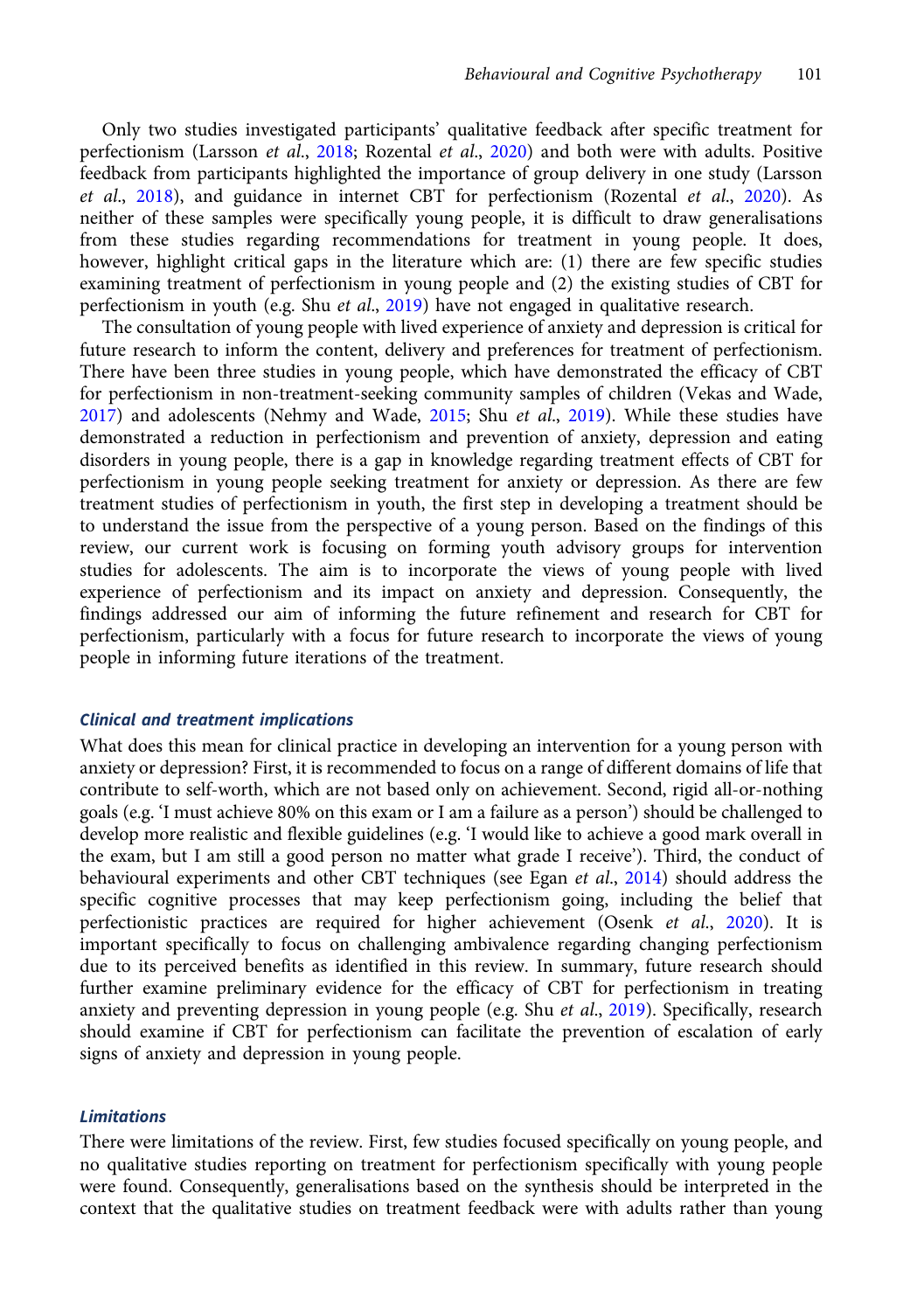people. Second, we did not specify age in the inclusion criteria due to the relative lack of studies in young people, hence despite the focus on young people the review also included qualitative studies with adults, and the mean pooled age of participants was 24 years, consequently generalisations to adolescents may be limited. Nevertheless, on average the pooled age of participants in the samples of 24 years indicates overall they were within our working definition of young people (Wellcome Trust, [2020\)](#page-16-0). Third, we did not include a search of grey literature (e.g. dissertations, unpublished articles) or manual searching of journal articles, and it is likely that some relevant literature was missed in this category. Finally, although we discussed themes as a research team until consensus was met, there has been debate surrounding whether meta-syntheses contradict the epistemological positions of the qualitative research being synthesised and the role of meta-synthesis authors as third-order interpreters (Ludvigsen et al., 2015). Hence, there should be continued debate on the advantages and disadvantages of meta-synthesis (Ludvigsen et al., 2015). For example, Ludvigsen et al. (2015) have highlighted advantages of meta-synthesis as including the synthesis of findings into meta-summaries, but question the practical benefit of abstract themes and concepts for informing clinical practice. This emphasises the need to supplement meta-summaries with clear suggestions for intervention, so that a meta-synthesis is not based only on abstract concepts and themes, but can help inform clinical practice (Ludvigsen et al., 2015).

## Conclusions

In summary, the qualitative literature broadly supports the idea that perfectionism plays an important role in anxiety and depression. While the literature is still in early development regarding the evaluation of treatments for perfectionism in young people, it holds promise as a treatment to target both anxiety and depression simultaneously given evidence of its transdiagnostic role (Egan et al., [2011;](#page-14-0) Limburg et al., [2017](#page-15-0)). The critical importance of the lack of qualitative research and lack of engagement of young people as co-creating treatment interventions have been highlighted by this review, and we hope this stimulates further consideration of the importance of incorporating young people's experience into the development of effective interventions for perfectionism.

## Acknowledgements. None.

Financial support. This work was funded by a Wellcome Trust Active Ingredients grant awarded to principal investigator Tracey Wade at Flinders University and (partly) funded by the NIHR GOSH BRC. The views expressed are those of the author(s) and not necessarily those of the NHS, the NIHR or the Department of Health. Wellcome Trust had no role in the study design or interpretation of the findings, writing the manuscript or decision to submit the paper for publication.

Conflicts of interest. S.J.E., T.D.W. and R.S. co-authored and receive royalties for the self-help book 'Overcoming Perfectionism' referenced in this manuscript.

Ethics statement. Ethical approval was not required for the review.

Data availability statement. The data that support the findings of this study are available from the corresponding author upon reasonable request.

Authors' contributions. S.J.E. wrote the first draft of the manuscript. G.F. performed the systematic review including database search, data extraction, thematic analysis, and quality ratings, and was a major contributor in writing the method and results. A.O'B. provided secondary ratings for the review. T.D.W. and R.S. were major contributors in writing the manuscript. All authors read and approved the final manuscript.

Supplementary material. To view supplementary material for this article, please visit [https://doi.org/10.1017/](https://doi.org/10.1017/S1352465821000357) [S1352465821000357](https://doi.org/10.1017/S1352465821000357)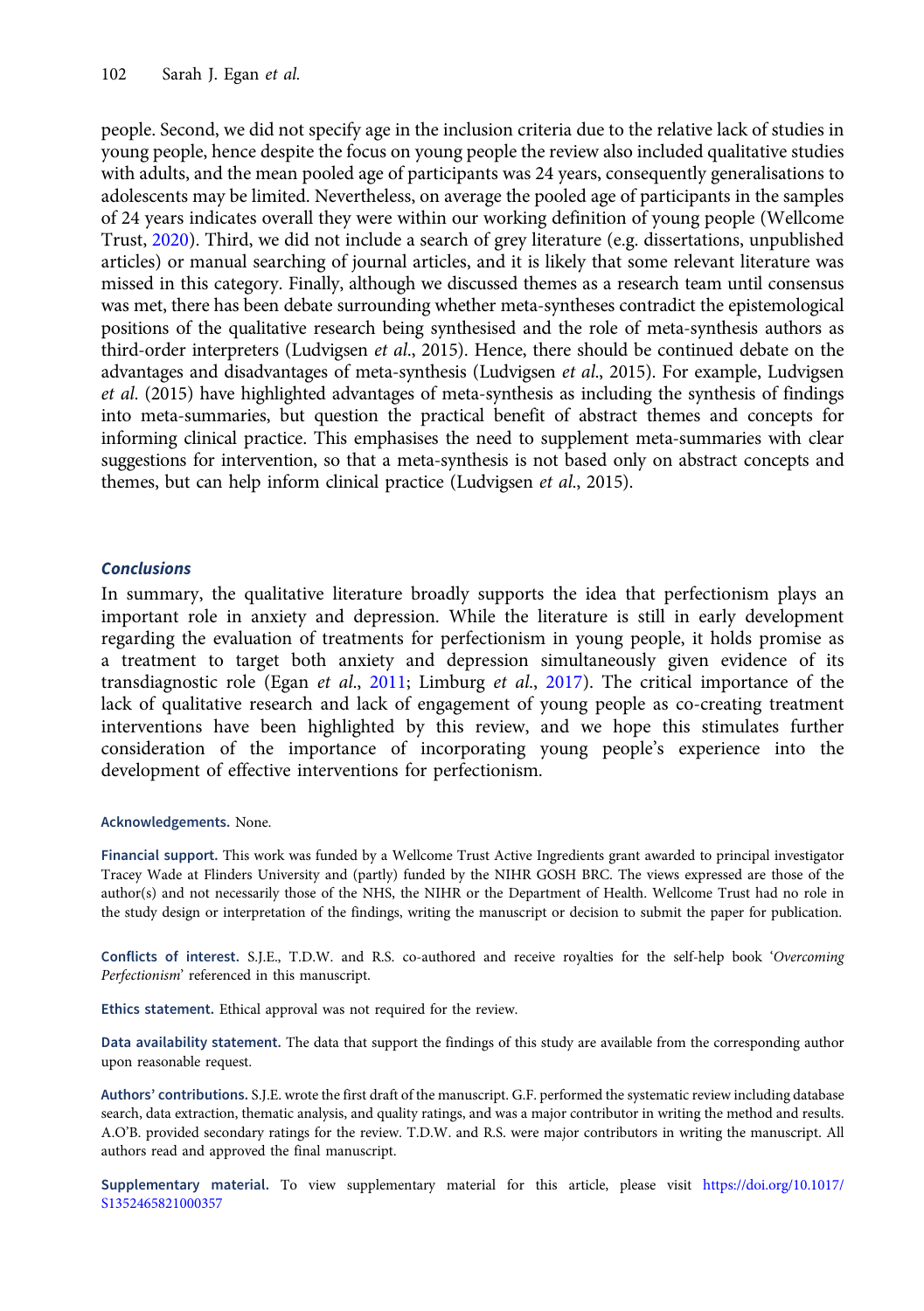## <span id="page-14-0"></span>References

\*Indicates the article was included in the meta-synthesis.

- \*Ashby, J. S., Slaney, R. B., Noble, C. M., Gnilka, P. B., & Rice, K. G. (2012). Differences between 'normal' and 'neurotic' perfectionists: implications for mental health conselors. Journal of Mental Health Conseling, 34, 322–340. doi: [10.17744/](https://doi.org/10.17744/mehc.34.4.52h65w1n8l27r300) [mehc.34.4.52h65w1n8l27r300](https://doi.org/10.17744/mehc.34.4.52h65w1n8l27r300)
- \*Augsberger, A., Rivera, A. M., Hahm, C. T., Lee, Y. A., Choi, Y., & Hahm, H.C. (2018). Culturally related risk factors of suicidal ideation, intent, and behavior among Asian American women. Asian American Journal of Psychology, 9, 252-261. doi: [10.1037/aap0000146](https://doi.org/10.1037/aap0000146)
- Bennett, M. P., Knight, R., Patel, S., So, T., Dunning, D., Barnhofer, T., Smith, P., Kukyen, W., Ford, T., & Dalgleish, T. (2021). Decentering as a core component in the psychological treatment and prevention of youth anxiety and depression: a narrative review and insight report. Translational Psychiatry, 11, 288. <https://doi.org/10.1038/s41398-021-01397-5>
- Bieling, P. J., Israeli, A. L., & Antony, M.M. (2004). Is perfectionism good, bad, or both? Examining models of the perfectionism construct. Personality and Individual Differences, 36, 1373–1385. [https://doi.org/10.1016/s0191-8869\(03\)](https://doi.org/10.1016/s0191-8869(03)00235-6) [00235-6](https://doi.org/10.1016/s0191-8869(03)00235-6)
- \*Brüdern, J., Berger, T., Michel, K., Maillart, A. G., Held, I. S., & Caspar, F. (2015). Are suicide attempters wired differently? A comparison with nonsuicidal depressed individuals using plan analysis. Journal of Nervous and Mental Disease, 203, 514–521. doi: 10.1097/nmd.0000000000000321
- \*Clark, T., Lisboa, T., & Williamon, A. (2014). An investigation into musicians' thoughts and perceptions during performance. Research Studies in Music Education, 36, 19–37. doi: [10.1177/1321103x14523531](https://doi.org/10.1177/1321103x14523531)
- Copeland, W. E., Alaie, I., Jonsson, U., & Shanahan, L. (2021). Associations of childhood and adolescent depression with adult psychiatric and functional outcomes. Journal of the American Academy of Child and Adolescent Psychiatry, 60, 604–611. <http://doi.org/10.1016/j.jaac.2020.07.895>
- Curran, T., & Hill, A. (2019). Perfectionism is increasing over time: a meta-analysis of birth cohort differences from 1989 to 2016. Psychological Bulletin, 145, 410–429.
- Dalgleish, T., Black, M., Johnston, D., & Bevan, A. (2020). Transdiagnostic approaches to mental health problems: current status and future directions. Journal of Consulting and Clinical Psychology, 88, 179–195. [doi.org/10.1037/ccp0000482](https://doi.org/doi.org/10.1037/ccp0000482)
- \*Egan, S. J., Piek, J. P., Dyck, M. J., Rees, C. S., & Hagger, M. S. (2013). A clinical investigation of motivation to change standards and cognitions about failure in perfectionism. Behavioural and Cognitive Psychotherapy, 41, 565–578. doi: [10.](https://doi.org/10.1017/5135246581200063X) [1017/5135246581200063X.](https://doi.org/10.1017/5135246581200063X)
- Egan, S. J., Wade, T. D., & Shafran, R. (2011). Perfectionism as a transdiagnostic process: a clinical review. Clinical Psychology Review, 31, 203–212.
- Egan, S. J., Wade, T. D., Shafran, R., & Antony, M. M. (2014). Cognitive-Behavioral Treatment of Perfectionism. NY, USA: Guilford Press.
- \*Farmer, J. R., Mackinnon, S. P., & Cowie, M. (2017). Perfectionism and life narratives: a qualitative study. SAGE Open, 7. doi: 10.1177/2158244017721733
- Fossey, E., Harvey, C., McDermott, F., & Davidson, L. (2002). Understanding and evaluating qualitative research. Australian and New Zealand Journal of Psychiatry, 36, 717–732.
- Frost, R. O., Marten, P., Lahart, C., & Rosenblate, R. (1990). The dimensions of perfectionism. Cognitive Therapy and Research, 14, 449–468.
- \*Gokaydin, B., & Ozcan, D. (2018). Social and emotional problems faced by gifted individuals. IIOAB Journal, 9, 30–43.
- \*Gotwals, J. K., & Spencer-Cavaliere, N. (2014). Intercollegiate perfectionistic athletes' perspectives on achievement: contributions to the understanding and assessment of perfectionism in sport. Special Issue: Perfectionism in Sport and Dance, 45, 271–297.
- \*Gregersen, T., & Horwitz, E.K. (2002). Language learning and perfectionism: anxious and non-anxious language learners' reactions to their own oral performance. Modern Language Journal, 86, 562–570. doi: [10.1111/1540-4781.00161](https://doi.org/10.1111/1540-4781.00161)
- Hewitt, P. L., & Flett, G. L. (1991). Perfectionism in the self and social contexts: conceptualization, assessment and association with psychopathology. Journal of Personality and Social Psychology, 60, 456–470.
- \*Hibbard, D. R., & Walton, G.E. (2012). Where does perfectionism come from? A qualitative investigation of perfectionists and nonperfectionists. Social Behavior and Personality: An International Journal, 40, 1121–1122. doi: [10.2224/sbp.2012.40.](https://doi.org/10.2224/sbp.2012.40.7.1121) [7.1121](https://doi.org/10.2224/sbp.2012.40.7.1121)
- \*Hill, A, P., Witcher, C. S. G., Gotwals, J. K., & Leyland, A.F. (2015). A qualitative study of perfectionism among selfidentified perfectionists in sport and the performing arts. Sport, Exercise, and Performance Psychology, 4, 237–253. doi: [10.1037/spy0000041](https://doi.org/10.1037/spy0000041)
- \*Jackman, P. C., Swann, C., & Crust, L. (2016). Exploring athletes' perceptions of the relationship between mental toughness and dispositional flow in sport. Psychology of Sport and Exercise, 27, 56–65. doi: [10.1016/j.psychsport.2016.07.007](https://doi.org/10.1016/j.psychsport.2016.07.007)
- \*Kerrigan, D., Chau, V., King, M., Holman, E., Joffe, A., & Sibinga, E. (2017). There is no performance, there is just this moment: the role of mindfulness instruction in promoting health and well-being among students at a highly-ranked university in the United States. Journal of Evidence Based Complimentary Alternative Medicine, 22, 909–918. doi: [10.](https://doi.org/10.1177/2156587217719787) [1177/2156587217719787](https://doi.org/10.1177/2156587217719787)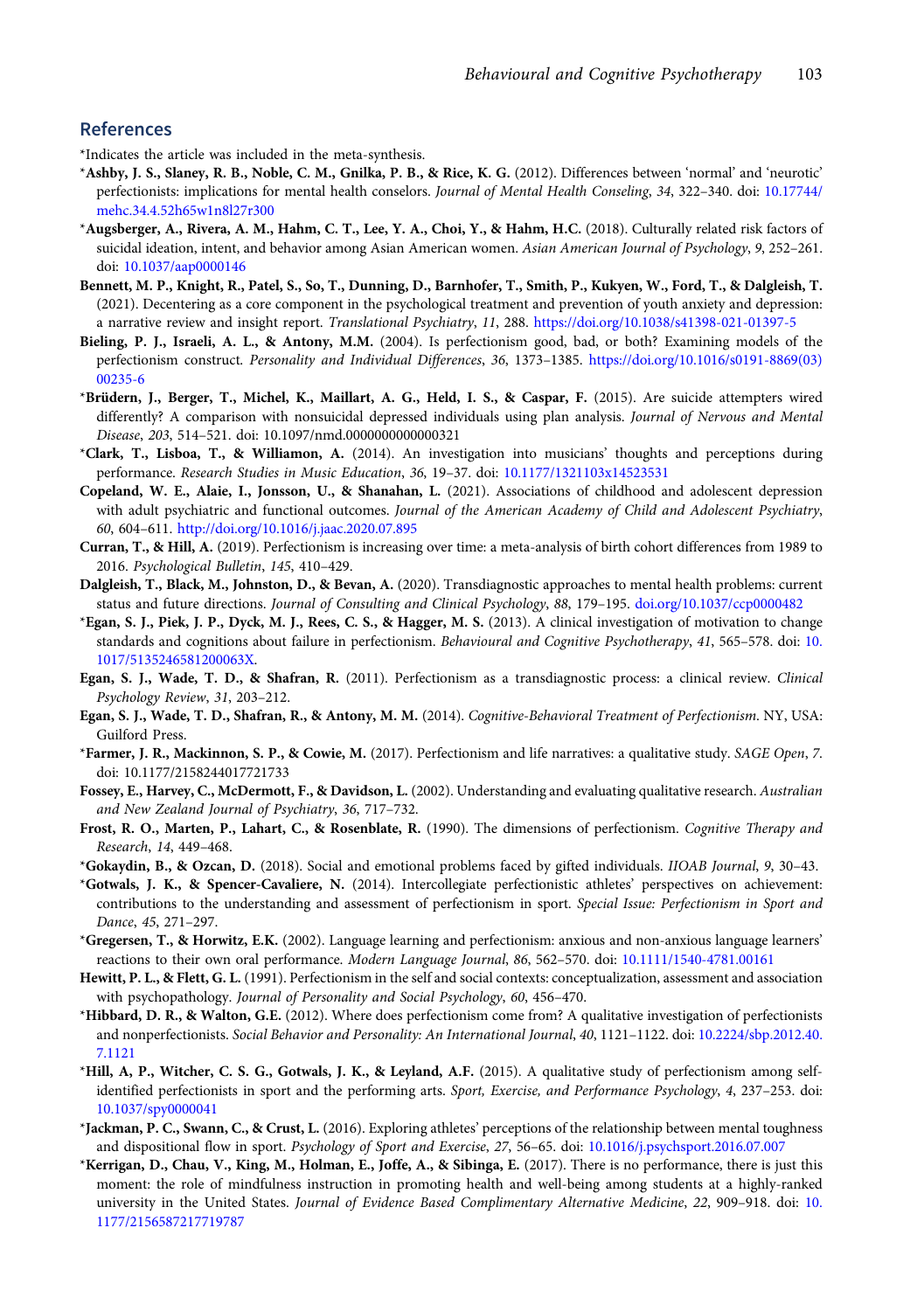- <span id="page-15-0"></span>Lachal, J., Orri, M., Sibeoni, J., Moro, M. R., & Revah-Levy, A. (2015). Metasynthesis of youth suicidal behaviours: perspectives of youth, parents, and health care professionals. PLoS One, 10.
- \*Larsson, E., Lloyd, S., Westwood, H., & Tchanturia, K. (2018). Patients' perspectives of a group intervention for perfectionism in anorexia nervosa: a qualitative study. Journal of Health Psychology, 23, 1521–1532.
- Limburg, K., Watson, H. J., Hagger, M. S., & Egan, S. J. (2017). Therelationship between perfectionism and psychopathology: a meta-analysis. Journal of Clinical Psychology, 73, 1301–1326. doi: [10.1002/jclp.22435.](https://doi.org/10.1002/jclp.22435)
- Lloyd, S., Schmidt, U., Khondoker, M., & Tchanturia, K. (2015). Can psychological interventions reduce perfectionism? A systematic review and meta-analysis. Behavioural and Cognitive Psychotherapy, 43, 705–731. doi: [10.1017/](https://doi.org/10.1017/S1352465814000162) [S1352465814000162](https://doi.org/10.1017/S1352465814000162)
- Ludvigsen, M. S., Hall, E. O. C., Meyer, G., Fegran, L., Aagaard, H., & Uhrenfeldt, L. (2016). Using Sandelowski and Barroso's meta-synthesis method in advancing qualitative evidence. Qualitative Health Research, 26, 320–329. doi: [10.](https://doi.org/10.1177/1049732315576493) [1177/1049732315576493](https://doi.org/10.1177/1049732315576493)
- Malterud, K. (2019). Qualitative Metasynthesis: A Research Method for Medicine and Health Sciences. Milton, UK: Taylor & Francis Group.
- \*Merrell, R. S., Hannah, D. J., van Arsdale, A. C., Buman, M. P., & Rice, K.G. (2011). Emergent themes in the writing of perfectionists: a qualitative study. Psychotherapy Research, 21, 510–524. doi: [10.1080/10503307.2011.587468](https://doi.org/10.1080/10503307.2011.587468)
- Moher, D., Liberati, A., Tetzlaff, J., & Altman, D.G. (2009). Preferred reporting items for systematic reviews and metaanalyses: the PRISMA statement. Annals of Internal Medicine, 151, 264–269. doi: [10.7326/0003-4819-151-4-200908180-](https://doi.org/10.7326/0003-4819-151-4-200908180-00135) [00135](https://doi.org/10.7326/0003-4819-151-4-200908180-00135)
- \*Moore, R. (2018). Psychosocial student functioning in comprehensive dental clinic education: a qualitative study. European Journal of Dental Education, 22, e479–e487. doi: [10.1111/eje.12329](https://doi.org/10.1111/eje.12329)
- Morgan-Lowes, K. L., Clarke, P. J. F., Hoiles, K. J., Shu, C. Y., Watson, H. J., Dunlop, P., & Egan, S. J. (2019). The relationships between perfectionism, anxiety and depression across time in paediatric eating disorders. Eating Behaviors, 34, 101305.
- \*Nealis, L. J., & Mackinnon, S. P. (2018). 'It was the best of times, it was the worst of times': a qualitative investigation of perfectionism and drinking narratives in undergraduate students. Psychological Reports, 121, 1013–1036. doi: [10.1177/](https://doi.org/10.1177/0033294117745887) [0033294117745887](https://doi.org/10.1177/0033294117745887)
- Nehmy, T., & Wade, T. D. (2015). Reducing the onset of negative affect in adolescents: evaluation of a perfectionism program in a universal prevention setting. Behaviour Research and Therapy, 67, 55–63.
- \*Neumeister, K. L. (2004a). Factors influencing the development of perfectionism in gifted college students. Gifted Child Quarterly, 48, 259–274.
- \*Neumeister, K. L. (2004b). Interpreting successes and failures: the influence of perfectionism on perspective. Journal for the Education of the Gifted, 27, 311–335.
- \*Neumeister, K. L. (2004c). Understanding the relationship between perfectionism and achievement motivation in gifted college students. Gifted Child Quarterly, 48, 219–231.
- \*Neumeister, K. L., Williams, K. K., & Cross, T. L. (2007). Perfectionism in gifted high-school students: responses to academic challenge. Roeper Review: A Journal on Gifted Education, 29, 11–18.
- \*Neumeister, K. L., Williams, K. K., & Cross, T. L. (2009). Gifted high-school students' perspectives on the development of perfectionism. Roeper Review: A Journal on Gifted Education, 31, 198–206. doi: [10.1080/02783190903177564](https://doi.org/10.1080/02783190903177564)
- \*Nilsson, K., Abrahamsson, E., Torbiornsson, A., & Hägglöf, B. (2007). Causes of adolescent onset anorexia nervosa: patient perspectives. Eating Disorders: The Journal of Treatment and Prevention, 15, 125–133. doi: [10.1080/](https://doi.org/10.1080/10640260701190642) [10640260701190642](https://doi.org/10.1080/10640260701190642)
- Osenk, I., Williamson, P., & Wade, T.D. (2020). Does perfectionism or pursuit of excellence contribute to successful learning? A meta-analytic review. Psychological Assessment. Advanced online publication. doi: 10.1037/pas0000942
- \*Petersson, S., Johnsson, P., Perseius, K. I. (2017). A Sisyphean task: experiences of perfectionism in patients with eating disorders. Journal of Eating Disorders, 5.
- \*Rehm, I. C., Nedeljkovic, M., Thomas, A., & Moulding, R. (2015). The role of cognitions and beliefs in trichotillomania: a qualitative study using interpretative phenomenological analysis. Behaviour Change, 32, 209–230. doi: [10.1017/bec.](https://doi.org/10.1017/bec.2015.11) [2015.11](https://doi.org/10.1017/bec.2015.11)
- \*Rice, K. G., Bair, C. J., Castro, J. R., Cohen, B. N., & Hood, C. A. (2003). Meanings of perfectionism: a quantitative and qualitative analysis. Journal of Cognitive Psychotherapy, 17, 39–58.
- \*Riley, C., & Shafran, R. (2005). Clinical perfectionism: a preliminary qualitative analysis. Behavioural and Cognitive Psychotherapy, 33, 369–374.
- \*Robb, A. E., Due, C., & Venning, A. (2018). Exploring psychological wellbeing in a sample of Australian actors. Australian Psychologist, 53, 77–86. doi: [10.1111/ap.12221](https://doi.org/10.1111/ap.12221)
- Robinson, K., & Wade, T. D. (2020). Perfectionism interventions targeting disordered eating: a systematic review and metaanalysis. International Journal of Eating Disorders. Advance online publication.